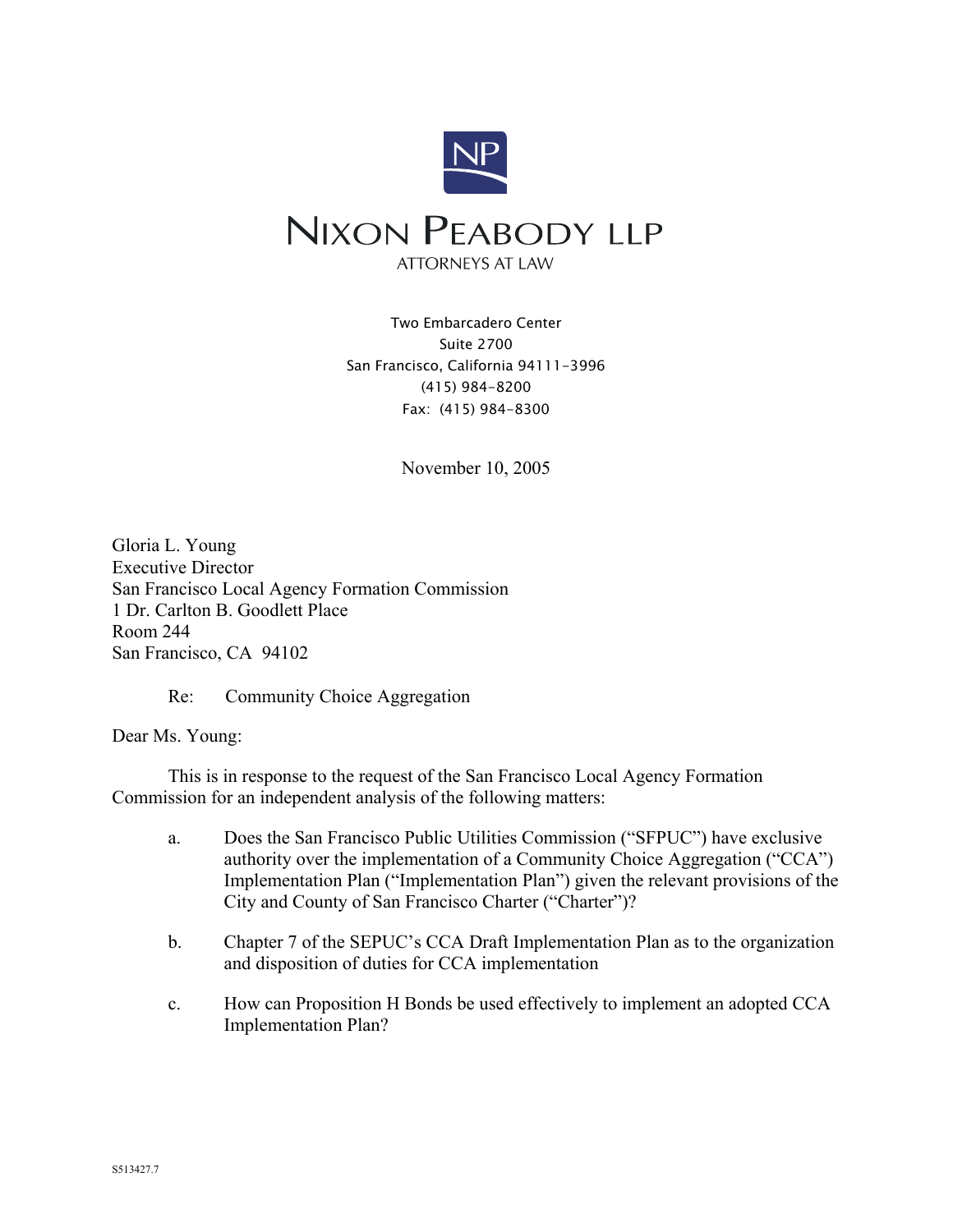#### **Conclusions**

- a. Only the Board of Supervisors can elect CCA for the City and County of San Francisco ("CCSF"). That authority includes the power to condition the method of implementation. Article VIIIB of the City Charter does not transfer that authority to SFPUC. It is unclear whether a court would conclude that Article VIIIB requires the Board of Supervisors to designate SFPUC to implement CCA and whether the SFPUC could, under Article VIIIB of the City Charter, decline to implement a CCA Implementation Plan adopted by the Board of Supervisors. Therefore, at most the SFPUC shares authority over CCA with the Board of **Supervisors**
- b. Based on the SFPUC's analysis of tasks and of CCSF's internal resources at Chapter 7 of its Draft Implementation Plan, and taking into account the need for a highly focused and effective start-up commitment, CCSF would be best served by an organizational structure which initially contracts for almost all functions, retaining a limited number of discrete functions, subject to vigorous policy-level supervision. Success also requires that CCSF act as a cohesive whole and give serious consideration to a policy-level board of control integrating the objectives of the Board of Supervisors, SFPUC, and the executive branch, or some other structure to ensure effective communication from and to policymakers.
- c. Proposition H Bonds provide CCSF with considerable flexibility. They can be used to finance renewable energy generating units and other revenue producing elements of CCA. They can be supported by existing assets and enterprises, such as the Hetch-Hetchy system, or by new assets or enterprises such as renewable energy generating units or revenues from a contract with an Energy Services Provider ("ESP"). Proposition H Bonds and CCA are extremely synergistic. Together, they (a) provide the means to develop renewable energy and energy efficiency resources and the market to utilize and pay for those resources and (b) provide CCA with a secure base of resources with which to serve its customers and, thus, avoid excessive dependence on a volatile energy market. Whether the bonds will qualify for tax-exempt status and other factors affecting their marketability are dependent on the structure of the transaction being financed. Specific structures are discussed below. Generally, in order to qualify for tax exemption, the facilities which are financed must be owned by CCSF (or other governmental entity) or operated by CCSF (or other governmental entity) or by a nongovernmental entity on behalf of CCSF pursuant to a contract that meets certain requirements prescribed by the Internal Revenue Service. Even if not taxexempt, Proposition H Bonds could still be issued to finance facilities which further CCA, albeit at a slightly higher interest cost.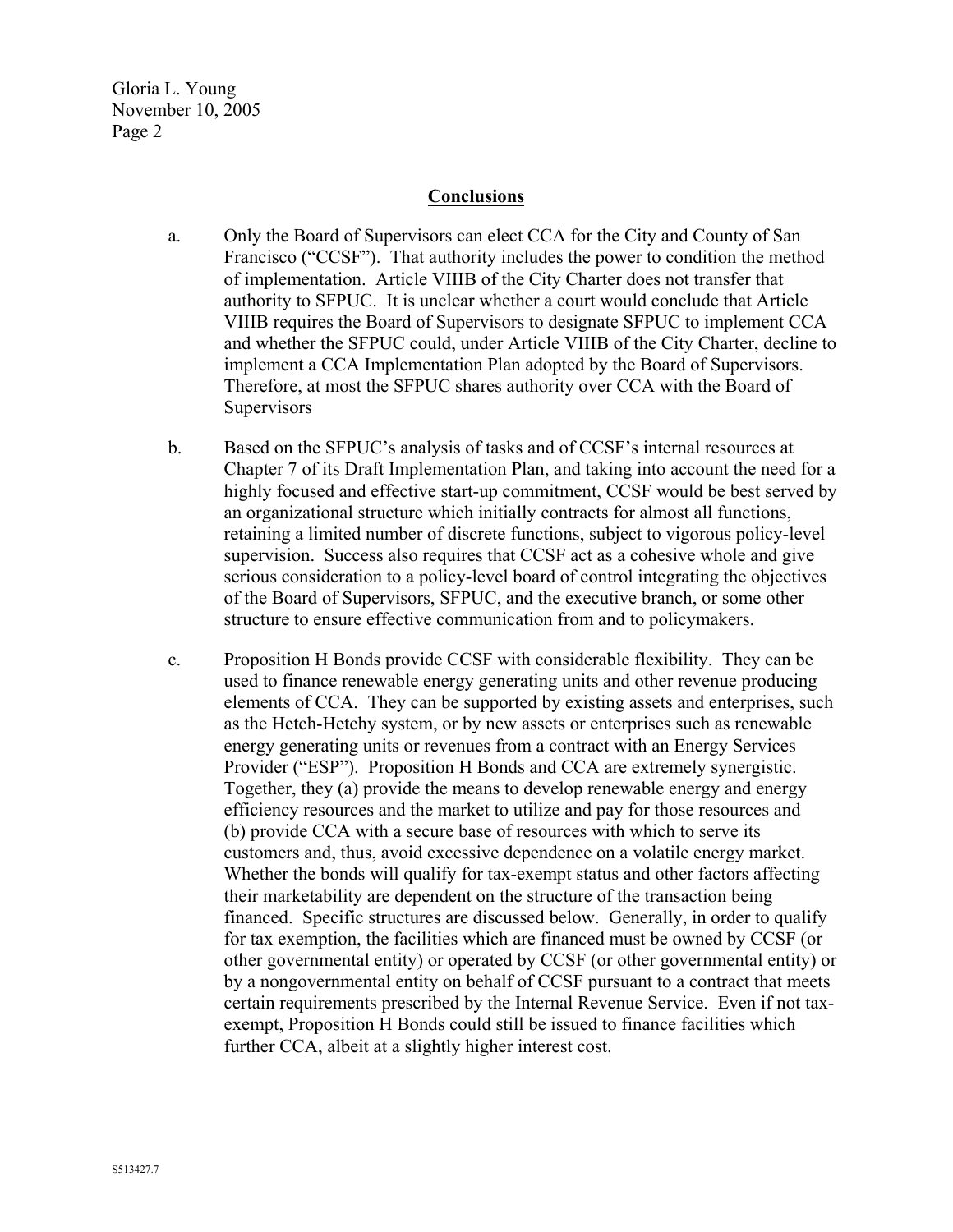#### **Analysis**

## a. Does the SFPUC have exclusive authority over the implementation of a CCA Implementation Plan given the relevant provisions of the Charter?

Under AB 117 (2002) only the Board of Supervisors can elect CCA for CCSF and this authority includes the power to condition the method of implementation. It is unlikely that a court would interpret City Charter Article VIIIB as depriving the Board of Supervisors of that authority. The contention that the SFPUC has exclusive jurisdiction over CCA is based on an interpretation of Article VIIIB. There is a reasonable basis for the interpretation that Article VIIIB was intended to apply to CCA, but there is also a reasonable interpretation of Article VIIIB to the contrary. Even if Article VIIIB was intended to apply to CCA, AB 117 which established CCA in California might supersede or modify Article VIIIB as it applies to CCA. It is clear, however, that under AB 117 only the Board of Supervisors can take certain critical actions under CCA and therefore, under all of the interpretations, the SFPUC does not have exclusive authority in the area. To avoid subsequent controversy and possible legal challenge, it is advisable that the Board of Supervisors and SFPUC agree upon and both adopt the same final Implementation Plan.

#### Article VIIIB of the Charter

Article VIIIB of the City Charter confers on the SFPUC

"exclusive charge of the construction, management, supervision, maintenance, extension, expansion, operation, use and control of all water, clean water and energy supplies and utilities of the City…" (Sec. 8B.121).

In addition, the Preamble to Article VIIIB states, in part, that:

"This measure is intended to enhance public confidence in the City's stewardship of public utilities by:

1. Clarifying that the Public Utilities Commission has exclusive control of water, clean water and power assets owned or maintained by the City and County of San Francisco;"

Article VIIIB was proposed as Proposition D for, and adopted at, a general election in November 2002. Clearly, Article VIIIB is a broad grant of authority applicable to many situations such as the Hetch-Hetchy system. However, a potential ambiguity exists as to the application of Article VIIIB to CCA. This is because Article VIIIB is focused on "utilities" and "power assets." CCA is a relatively new concept in the energy industry, apparently starting with a program in Massachusetts in 1997. In the energy industry, CCA is viewed as different than a utility because a CCA provider does not own or operate electric distribution facilities. In fact, AB 117, which instituted CCA in California, clearly distinguishes between CCA service and utility service. For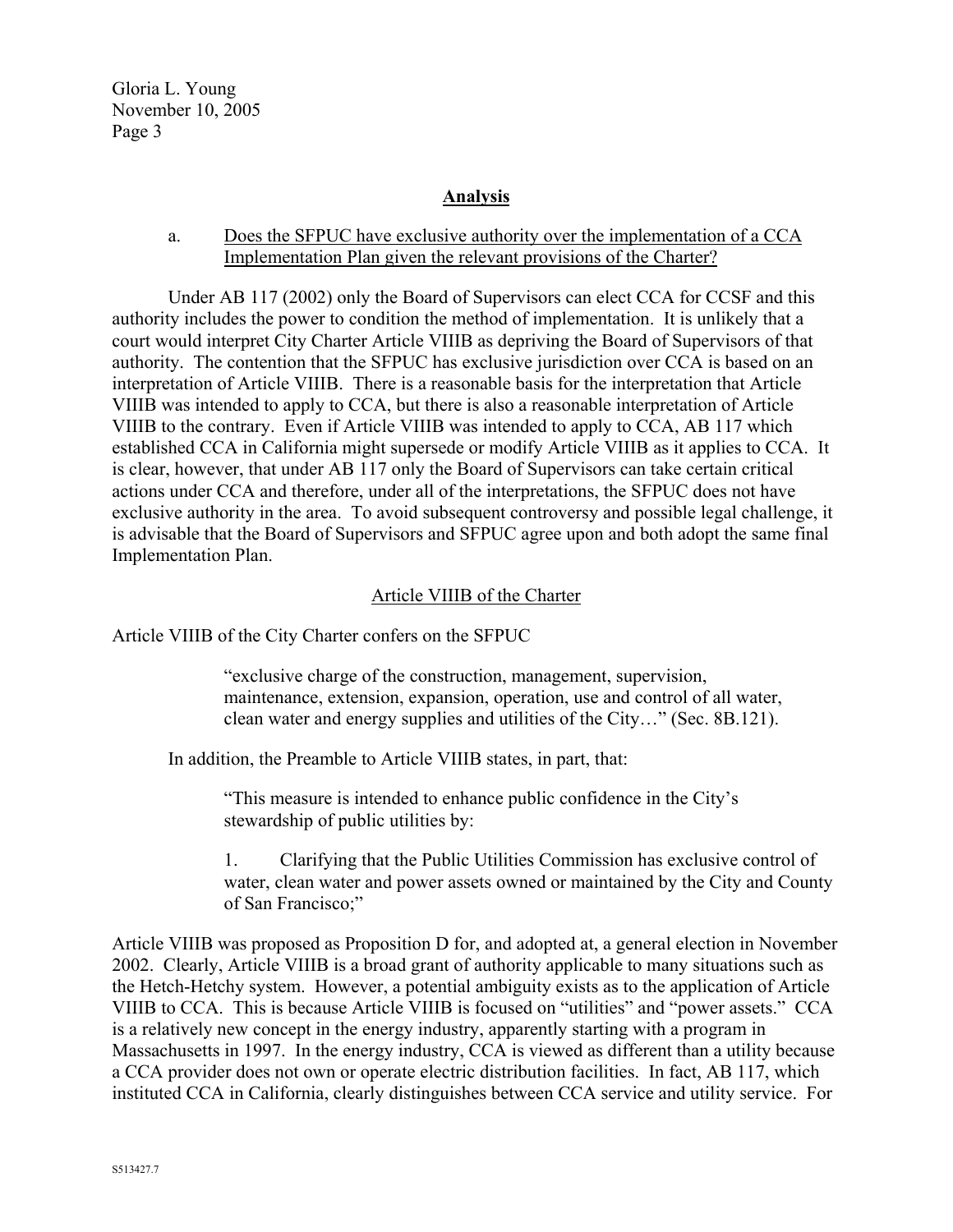example, PUC § 366.2.(c)(1) provides that: "…the community choice aggregator may not aggregate electrical load if that load is served by a local publicly owned electric utility…"

Thus, if Article VIIIB only referred to "utilities" or "power assets" there would be substantial reason to conclude that it did not address CCA. There is, however, also a reference to "energy supplies of the City" in Sec. 8B.121. This presents a closer question. It clearly applies to energy procured to serve the City's own loads and/or the City's utility system as it may emerge. On its face, it does not indicate whether it was intended to apply to energy purchased on behalf of residents of the City.

The Voter Information Pamphlet, dated September 12, 2002, provides some additional information on the intent of Proposition D. The Digest by the Ballot Simplification Committee, the Proponent's Argument in Favor, the Rebuttal to Proponent's Argument, the Opponent's Argument Against, the Rebuttal to Opponent's Argument Against, and the various paid arguments for and against Proposition D, covering 12 pages of text, were overwhelmingly focused on the merits of a municipal electric system and financing therefor. CCA is not mentioned by name in any of these discussions and, as explained above, CCA is usually viewed as different than a municipal utility. $\frac{1}{1}$ 

The Proponent's Argument in Favor does state that "[t]hrough Proposition D, the City can … enter into contracts for energy services that serve the public interest," which arguably is an oblique reference to CCA. Interestingly, the Rebuttal to Opponent's Argument Against, makes no reference to CCA, even though Assemblywoman Carole Migden, the sponsor of AB 117, is one of the co-authors of the rebuttal. The closest to a direct reference to CCA appears in the paid argument in favor submitted by The Utility Reform Network ("TURN"), a consumer advocacy group. TURN's argument states, in part, "**Community Choice** gives SFPUC the ability to buy electricity for SF residents as a group…"

It is not possible, based on the information available, to predict how a court would rule on the intent of Proposition D with regard to CCA. The failure to address CCA directly in Article VIIIB or in the arguments of the Proponent and of the Opponent raises a reasonable question whether it was intended to convey authority over CCA on SFPUC. However, as explained below, even if Article VIIIB was so intended, AB 117 confers certain critical powers over CCA on the Board of Supervisors.

## AB 117

CCA was created by State law, AB 117, which is codified in various sections of the Public Utilities Code ("PUC") of the State of California. AB 117 defined a "community choice aggregator" as any "city, county, or city and county whose governing board elects to combine

<span id="page-3-0"></span> $\mathbf{1}$ <sup>1</sup> It is noteworthy that the Voter Information Pamphlet is dated September 12, 2002. AB 117 was enacted on September 24, 2002 but an earlier version had been passed, but vetoed, the previous year.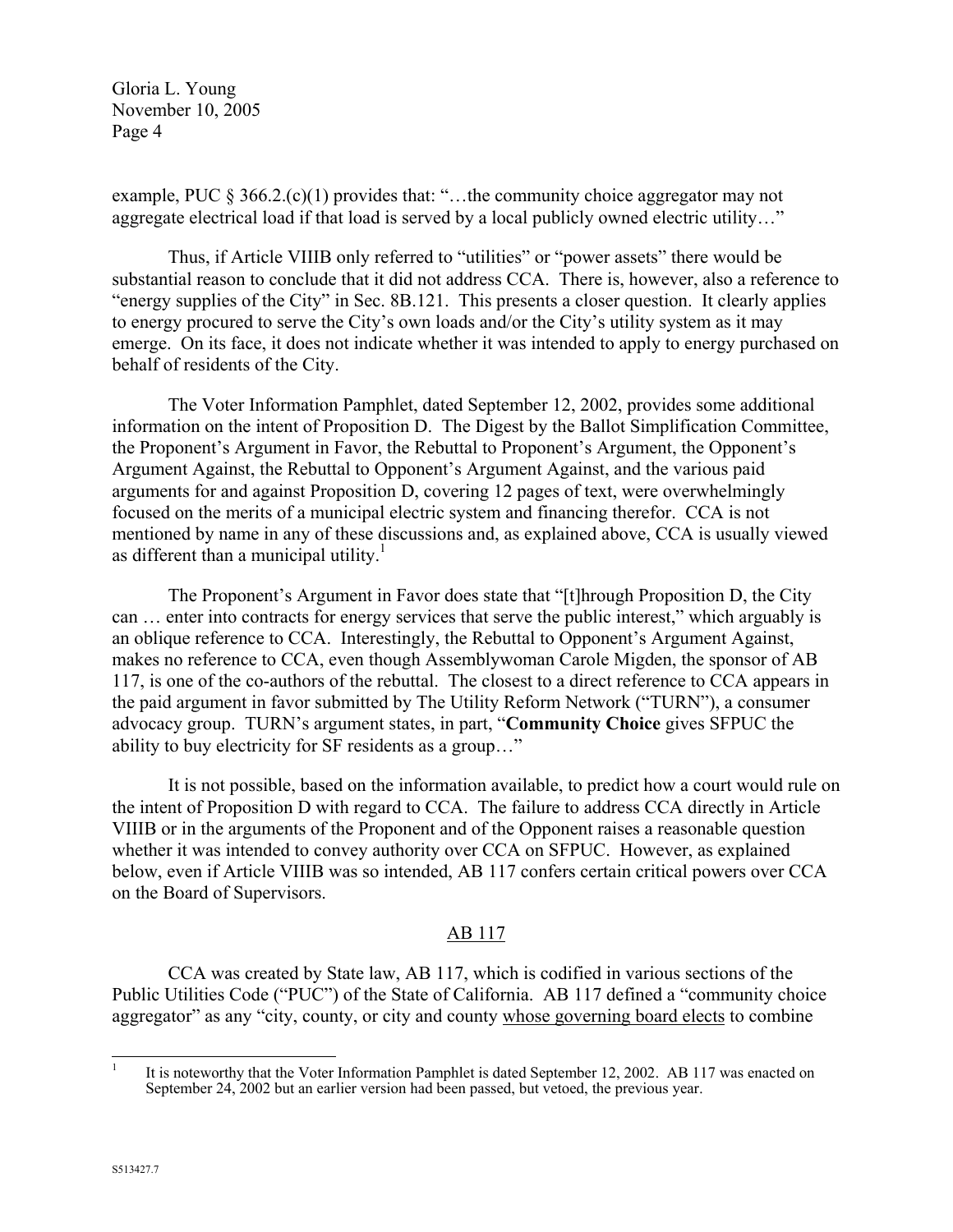the loads of its residents, businesses, and municipal facilities in a communitywide electricity buyers' program." (PUC § 331.1(a); emphasis added).

AB 117 also contains a number of other provisions empowering the "governing board" to elect CCA and to govern critical aspects of CCA. AB 117 states that

> "[a] city, county or city and county that elects to implement a community choice aggregation program within its jurisdiction pursuant to this chapter shall do so by ordinance." (PUC  $\S$  366.2(c)(10)(A)).

Thus, under State law, for CCSF, the election to implement or CCA program, can only be made by the Board of Supervisors of CCSF ("Board of Supervisors"). This is a power conferred on the Board of Supervisors by State law. Under no reasonable interpretation of Article VIIIB could it be asserted that the SFPUC was empowered to elect a CCA program, and insofar as we are aware, no such assertion is being made. The Board of Supervisors, in making its election, can impose conditions reasonably related thereto, such as the method of implementation and provisions to ensure compliance with those conditions. The Board of Supervisors clearly reserved that power to itself when it enacted Ordinance 86-04, on May 18, 2004, approved by the Mayor on May  $27<sup>th</sup>$ , which, among other things, directed SFPUC, working with the Department of the Environment, to develop a Draft Implementation Plan "for consideration by the Board of Supervisors" (Ordinance 86-04, sec. 3).

It is also important to note that CCSF as a whole, not just the resources under the SFPUC's jurisdiction, will be subject to certain liabilities in implementing CCA. This is because the "city and county" (PUC § 331.1(a)), not SFPUC, will be the aggregator. *(Id.)*. In particular, CCSF will be liable to PG&E for "any costs reasonably attributable" to the aggregator (PUC § 366.2.(c)(17)), and for reentry fees imposed on end-use customers (with some exceptions) which are involuntarily returned to PG&E (PUC § 394.25(e)) and required to post a bond sufficient to cover reentry fees *(Id.)*. Similarly, service agreements to "facilitate the sale and purchase or electricity and other related services" may be entered into by a "city or county, a city or county, or group of cities, cities and counties, or counties," (PUC  $\S 336.2(c)(1)$ ).

While it is clear that a CCA program can only proceed with the approval of the Board of Supervisors it is less clear whether Article VIIIB authorizes the SFPUC to decline to proceed with a CCA program if it disagrees with the conditions imposed by the Board of Supervisors. As a general principle, when State law conflicts with a local charter provision, State law governs. AB 117 confers on the Board of Supervisors the power to elect CCA for CCSF and a refusal to proceed with such a plan would effectively nullify the authority granted by State law. However, there is an exception in that a charter city may enact regulations that conflict with general state laws if the subject of the regulation is a "municipal matter" rather than one of "statewide"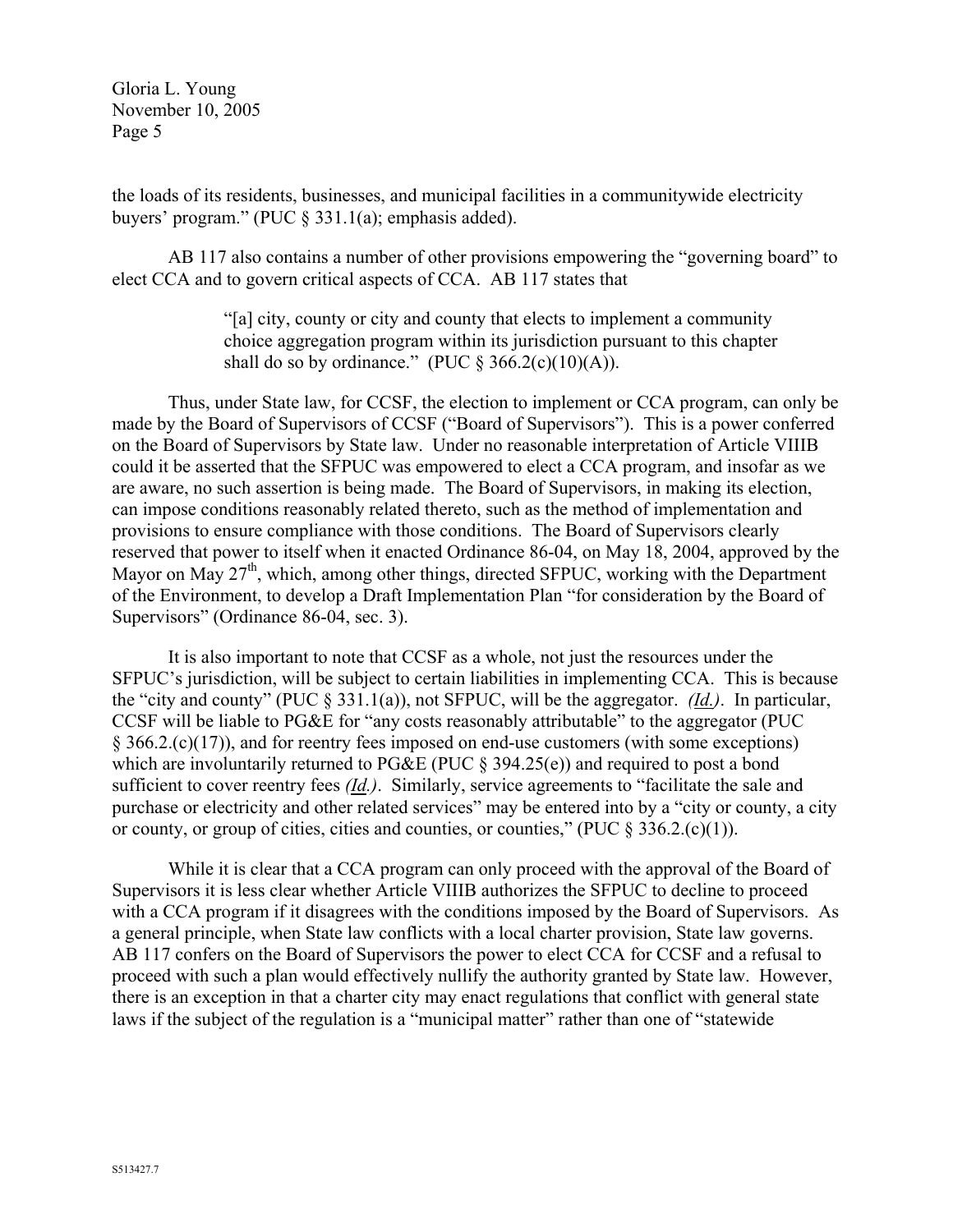concern". Cal. Const, art. XI, §5<sup>2</sup>; <u>see, e.g., Sherwin-Williams Co. v. City of Los Angeles</u>, 4 Cal.  $4<sup>th</sup> 893$  (1993), ("Sherwin").

California courts have frequently wrestled with the question of whether a city provision conflicts with a State law and, if so, whether the matter is of statewide concern. Sherwin, supra.

A court will typically attempt to interpret the local regulation and the State law in such a way to avoid conflict. Johnson v. Bradley,  $4$  Cal.  $4<sup>th</sup>$  389, 400 (1992); California Federal Savings and Loan Ass'n v. City of Los Angeles, 54 Cal. 3d 1, 16 (1991). In the instant case, a court could reasonably, but not necessarily, conclude, for reasons discussed above, that Article VIIIB does not address CCA, and that, therefore, no conflict exists. If a court concludes that a conflict exists, it then engages in an analysis of the specific situation.

In this case, assuming that Article VIIIB vests exclusive authority over CCA in the SFPUC, the court would have to resolve whether a statewide interest in empowering "governing boards" to regulate this aspect of California energy markets outweighed the argument that CCSF had elected to regulate its internal affairs in a particular manner. In deciding that question, a Court would be balancing two important considerations: the fact that the Legislature has made it clear on a number of occasions that a stable and efficient system to deliver electricity throughout California is a matter of great statewide concern and extensively organized at the State level, by provisions of the State Constitution and elaborate legislation<sup>3</sup> versus the importance of permitting charter cities to organize their internal affairs which is recognized by the State Constitution. If the court concluded that this was predominantly a municipal matter, then the SFPUC could decline to act on the Implementation Plan adopted by the Board of Supervisors.<sup>[4](#page-5-2)</sup> It would be speculative to predict a court's decision, as the cases turn on fairly close distinctions. See, e.g. Doe v. City and County of San Francisco, 136 Cal App. 3d. 509 (1982), pet. for rehearing denied (1983) (ordinance banning handguns held implicitly preempted by state law, despite city's agreement that State law did not directly address the matter). If the local provision "does not deal strictly with 'municipal affairs' it is a matter 'subject to general [state] laws' and must be declared unconstitutional and preempted either if it contradicts state law or if it enters a field fully occupied by state law." Northern California Psychiatric Society v. City of Berkeley,

<span id="page-5-0"></span> $\overline{2}$ <sup>2</sup> "It shall be competent in any city charter to provide that the city governed thereunder may make and enforce all ordinances and regulations in respect to municipal affairs, subject only to restrictions and limitations provided in their several charters and in respect to other matters they shall be subject to general laws, City charters adopted pursuant to this Constitutions shall supercede any existing charter, and with respect to municipal affairs shall supercede all laws inconsistent therewith." Cal Const, art. XI, §5(a).

<span id="page-5-1"></span><sup>&</sup>lt;sup>3</sup> These include the Public Utilities Code, the Warren-Alquist Bill (creating the California Energy Commission), AB 1890 (1996 legislation re-structuring the California electric market), AB 1-X (2001 legislation authorizing the State to incur billions of dollars of indebtedness to respond to the 2000-2001 energy crisis) and AB117. This is relevant because there is a rebuttable presumption that where there is State legislation covering a matter, in whole or in part, that the matter has been preempted.

<span id="page-5-2"></span><sup>&</sup>lt;sup>4</sup> This would not, however, empower the SFPUC to elect CCA as that was granted to the Board of Supervisors by State law.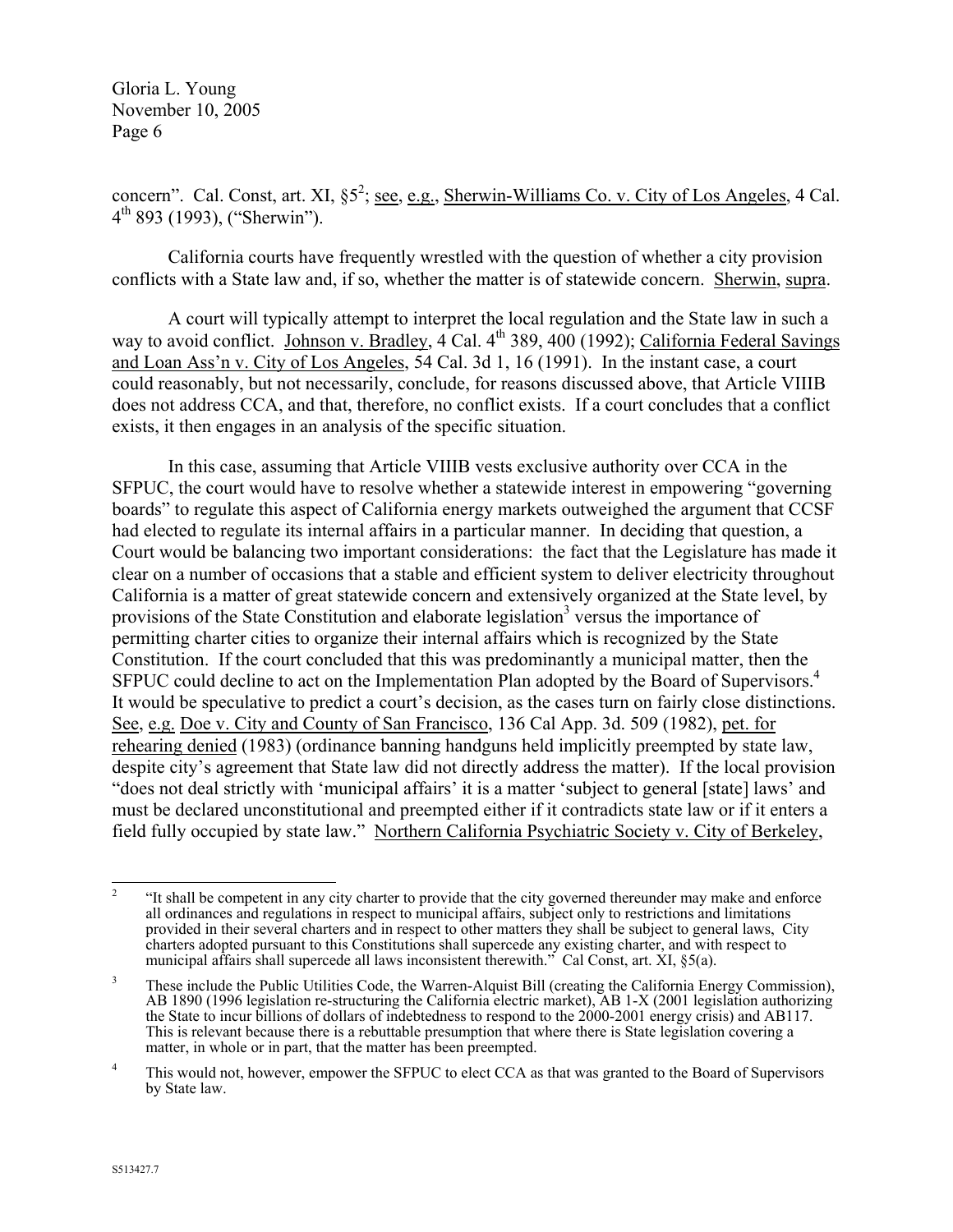178 Cal. App.3d 90, 99 (1986), paraphrasing People ex rel. Deukmejian v. County of Mendocino, 36 Cal. 3d 476 (1984).

The potential uncertainty and delay that could arise if this matter is not promptly resolved could be extremely detrimental to CCSF's ultimate success with CCA. For that reason we strongly encourage that an Implementation Plan be developed collaboratively and formally adopted by both the Board of Supervisors and the SFPUC.

#### b. Comments on Chapter 7 of the SFPUC's CCA Implementation Plan as to the organization and disposition of duties for CCA implementation

Chapter 7 of SFPUC's Draft Implementation Plan provides a useful analytic model on organization of the CCA enterprise. (See, Table 2, Chapter 7) and inventory of City capabilities (See, Table 3, Chapter 7).

One element that bears particular emphasis is that, at this stage, CCA is a start-up activity. Success will demand a much greater concentration of skilled resources than will be required when the enterprise has been in operation. It is also noteworthy that, according to Table 3 of Chapter 7, the City does not possess the critical early-stage skill of sales and marketing. The importance of this cannot be overstated: retention of customers during the initial opt-out period is essential to CCA success. Chapter 7 also identifies limited experience in a number of other critical areas such as power delivery scheduling and risk management.

Most enterprises facing the facts set forth in Chapter 7 would adopt an organizational approach which either acquires another enterprise with the requisite skills or contracts for almost all functions, retaining a limited number of discrete items, probably reserving the flexibility to evolve into additional functions in the future. The first strategy, acquisition of a going enterprise, is probably not available to CCSF. If CCSF adopted a contracting out strategy, it would be well-advised to establish and vigorously maintain policy-level supervision during the start-up period.

Success also requires that CCSF act as a cohesive whole. This will be important to customer confidence (and retention) and deterring or minimizing political/regulatory/legal attacks on the CCA program. For these reasons, CCSF should consider a board of control consisting of one or more members of the Board of Supervisors, one or more Public Utilities Commissioners and/or the General Manager of the SFPUC, and an empowered representative of the Mayor's Office and/or other part of the executive branch, such as the Department of the Environment. This board of control would integrate, on an on-going basis, the objectives of policy makers, could closely supervise a small staff specifically dedicated to ensuring successful start-up, with the specified objective of transitioning to regular operations, presumably within the SFPUC. We recognize that key potential members of the board of control have competing demands on their time. If it is not feasible to make a protracted commitment to the board of control, an alternative would be to limit that commitment to the initial portion of the start-up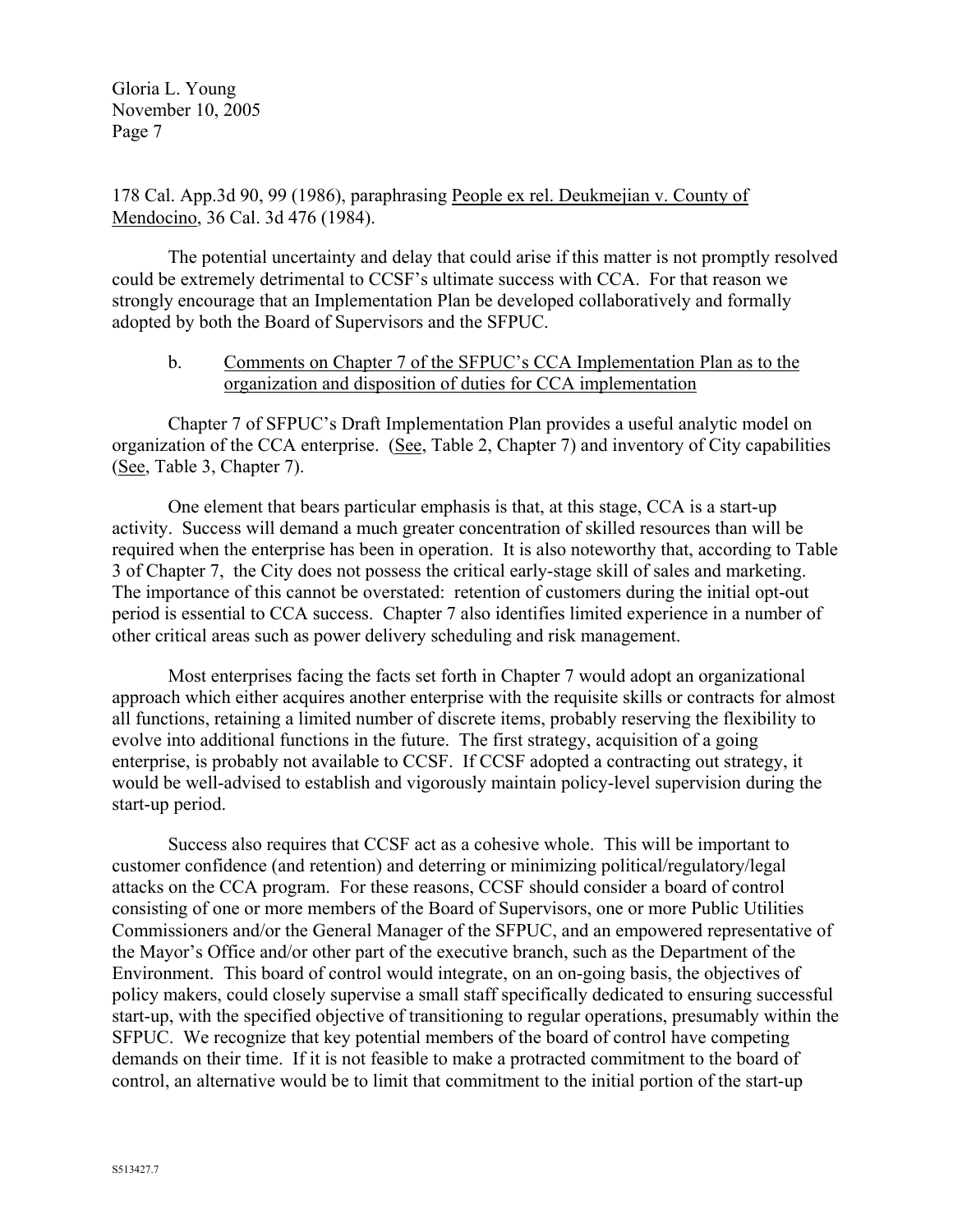period, with a transition to empowered representatives, until CCA has commenced regular operations.

c. How can Proposition H Bonds be used effectively to implement an adopted CCA Implementation Plan?

## Application of Proposition H to CCA

On November 6, 2001, CCSF voters approved Proposition H ("Prop H"), a Charter amendment allowing the Board of Supervisors to issue revenue bonds (Prop "H Bonds") to buy, build or improve renewable energy facilities or energy conservation facilities without voter approval. Prop H amended the City Charter to add Section 9.107.8 which provides that the Board of Supervisors is authorized to provide for the issuance of revenue bonds, without further vote of the voters, to "finance or refinance the acquisition, construction, installation, equipping, improvement or rehabilitation of equipment or facilities for renewable energy and energy conservation." The Proposition allows the Board of Supervisors to issue unlimited amounts of revenue bonds for the purposes set forth therein.

Ordinance 86-04 was adopted to establish a CCA program to allow CCSF to aggregate the electric load of its electricity consumers and to accelerate renewable energy, conservation and energy efficiency programs. Section 3, Paragraph B of this ordinance directed SFPUC and the Department of the Environment to work with CCSF finance staff to determine how Proposition H bonds may be used to augment CCA by providing financing for renewable energy and conservation projects.

Prop H can be used in a variety of ways to implement and further the CCA program outlined in Ordinance 86-04. From a strategic business perspective, Prop H Bond and the Ordinance 86-04 CCA program are extremely synergistic. Without CCA, the renewable energy and energy efficiency projects envisioned by Prop H would have to search for a market for the output. Without resources of the sort authorized by Prop H Bonds, the CCA program could not achieve the objectives of Ordinance 86-04; moreover, without a secure base of resources, CCSF's CCA would be extremely dependent of the energy market to serve its customers. The energy crisis of 2000-2001 dramatically demonstrated the danger of over-dependence on a volatile energy market, a lesson reinforced by fossil fuel price fluctuations this year. The specifics of how Prop H Bonds are used in connection with CCA depends on what types of projects are to be financed. Prop H Bond proceeds can only be used for items of the type delineated in Prop H. Because a driving factor behind Ordinance 86-04 is to utilize renewable energy and energy conservation, a number of projects which meet the requirement of Prop H would probably be part of CCSF's CCA plan. Those projects can be financed with Prop H Bonds.

The specific use of Prop H Bonds to most effectively further CCA depends on the particular projects. Three of the threshold questions that must be addressed are (i) what assets or programs would best assist with the implementation of CCA, (ii) what revenue source will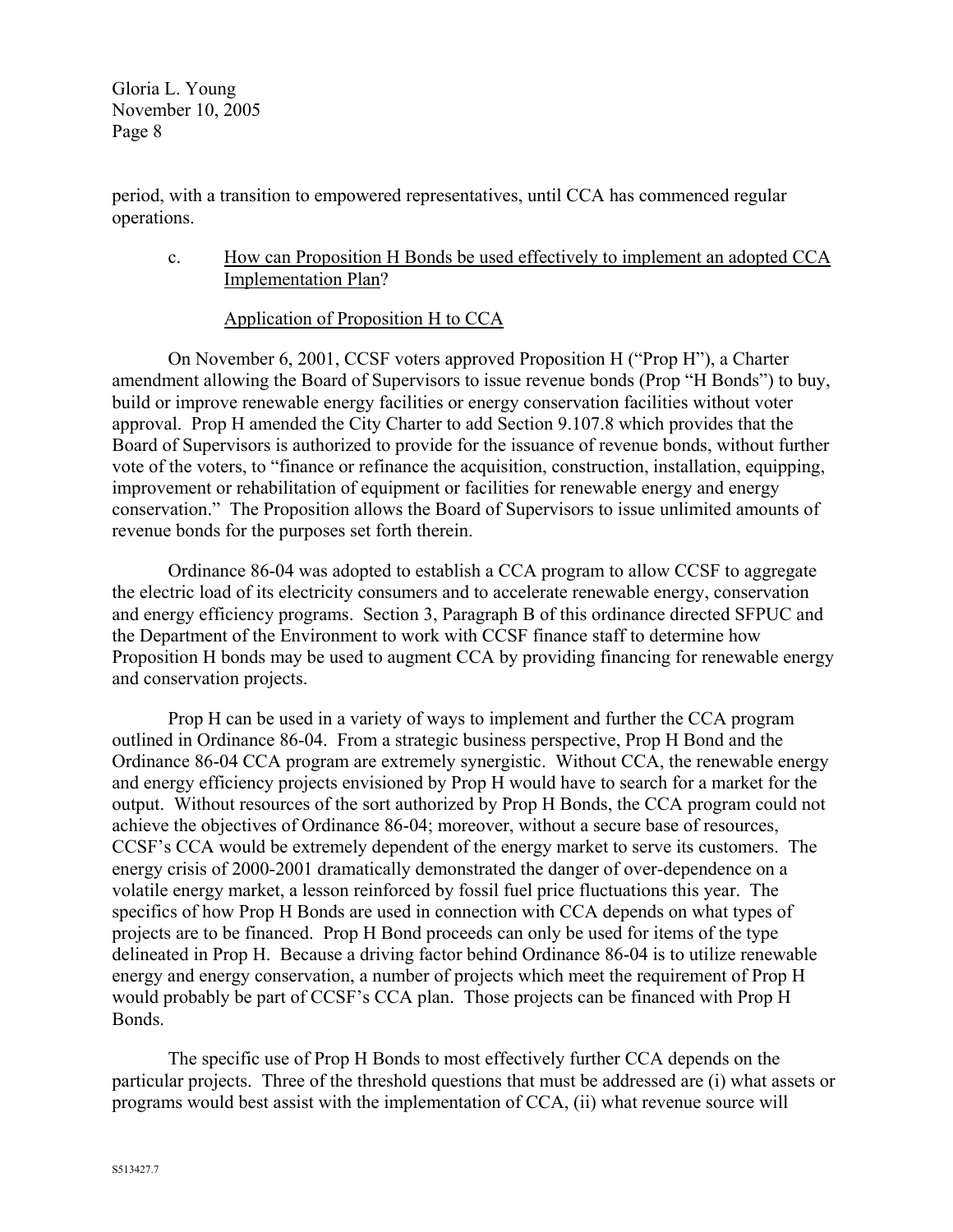secure repayment of the Prop H Bonds, and (iii) whether the Prop H Bonds are tax-exempt or taxable. These items are discussed briefly below. The first two are somewhat related in that if the items financed do not have an independent or sufficient revenue stream to support the bonds to be issued, a separate revenue stream for the Prop H Bonds must be identified. The question of tax exemption will turn generally on the specific facts relating to ownership and use of the financed items.

## (i) Items Financed

CCSF's energy plan contemplates a number of elements which should fall within Prop H. These include renewable energy generation from wind farms, distributed generation utilizing photovoltaic technology and energy efficiency programs. This also includes the developmental costs such as preparation of requests for proposals, environmental studies, and permitting, accounting and legal expenses, in addition to "hard-costs" of construction.

#### (ii) Sources of Repayment

Prop H authorizes the issuance of "revenue bonds" which are to be secured by the revenues derived from fees and charges associated with the operation of an enterprise. Revenue bonds are commonly issued by state or local governmental entities and secured by the revenues of electricity or water enterprises or other revenue producing enterprises such as ports. The major point is that Prop H Bonds may not be secured by or payable from the CCSF's general funds. Rather, revenues from an operating enterprise must be the source of security or repayment. Prop H clearly contemplates, but does not mandate, the potential use of revenues produced by a facility to be built with proceeds of Prop H Bonds to secure and repay those bonds but it is also clear from the Voter Information Pamphlet that revenues from other revenue producing enterprises may be used as security in lieu of or in connection with revenues from a Prop H Bond financed facility. Under California law, revenue bonds such Prop H Bonds are excluded from the voter approval requirement of Art. XVI, Section 18 of the California Constitution if they meet the requirements of the so-called "special fund doctrine." Under this exception, a debt otherwise requiring voter approval is not required if such debt is solely payable from and secured by revenues produced by an appropriate enterprise. No general fund or other tax revenues may be pledged to the repayment of such bonds.

In order to constitute permitted "revenue bonds," CCSF will need to identify a dedicated revenue source by which Prop H Bonds are to be secured and repaid, whether revenues of a new source or an existing source. As noted, CCSF can structure Prop H Bonds to be secured by the revenues from an existing revenue producing entity. For example, Hetch Hetchy was discussed in Chapter 5 of the SFPUC Draft Plan. As we have no disagreement with the points made in that discussion, we will not reiterate those points here. However, other financing scenarios, not discussed in that report, also exist and are discussed below.

Prop H Bonds can be secured by revenues from a new enterprise such as the CCA or facility such as a renewable energy source which has not yet commenced producing revenues.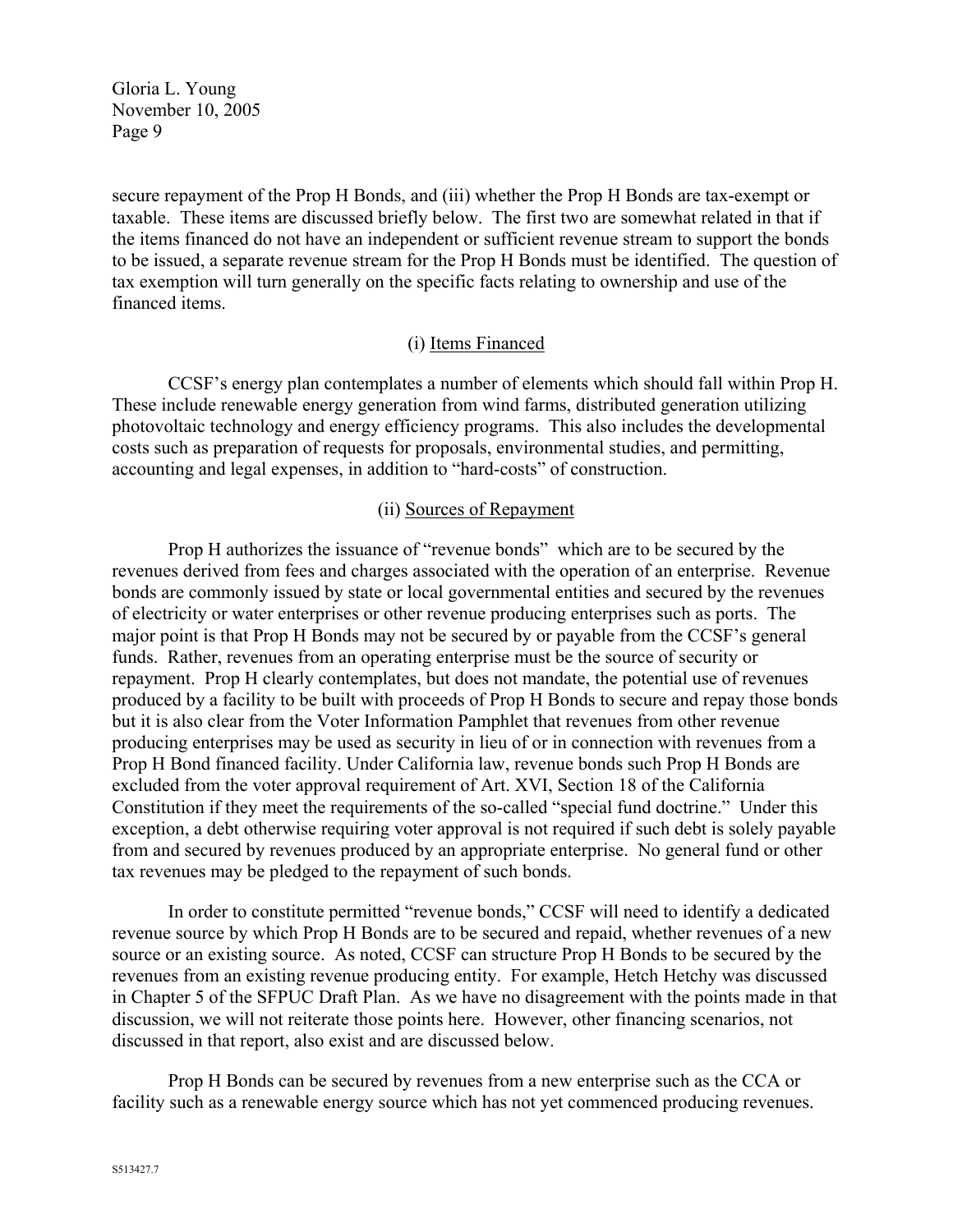This has the advantage of a logical nexus between the bonds' purpose and source of repayment. A disadvantage is the need to borrow additional moneys to pay interest on Prop H Bonds during the construction period until such time as the facilities can produce revenues to pay the bonds. Such a structure also has "construction" or "completion" risk which may result in a slightly higher interest rate on the bonds. In addition, the revenue production of a new facility to be built is uncertain which may also affect the interest costs which are attainable.

Securing the Prop H Bonds with the revenues of an existing revenue producing entity avoids the disadvantages discussed above. However, such a structure does "tie up" a revenue producing enterprise of the CCSF. This is discussed in Chapter 5 of the draft Implementation Plan regarding likely covenants required with respect to the enterprise securing Prop H Bonds.

A potential "hybrid" structure is to use a combination of the foregoing structures. Under this alternative structure the Prop H Bonds could be issued secured by both a pledge of revenues from an existing enterprise and from any new enterprise. The pledge on the existing enterprise could be limited to the construction period during which the new facilities are not producing revenues or could be for the life of the Prop H Bonds.<sup>5</sup>

Another possibility would be to secure Prop H Bonds with revenues available from a contract with an ESP providing CCA services. Such revenues could be structured to constitute revenues of the enterprise(s) which would be the security for the Prop H Bonds. For example, lease payments received from an ESP would constitute revenues that could be pledged as security.

Ultimately, the projects the CCSF desires to finance with Prop H Bonds will have a strong bearing on the security structure chosen. For example, if a significant portion of the proceeds of Prop H Bonds will be used to acquire or implement non-revenue producing programs, the use of an existing revenue producing enterprise will be required. On the other hand, if a significant portion of the proceeds are used to acquire revenue producing facilities, such facilities or related activities could serve as the security and source of repayment for the Prop H Bonds.

In any event, as discussed in Chapter 5 of the SFPUC Draft Plan, a bond rating will be required for Prop H Bonds secured by new or existing enterprises that do not already have a rating. The credit quality analysis conducted by the rating agency will, among other things, focus on the "coverage" provided by the pledged revenues. Generally, the rating agencies prefer pledged revenues which are 125% or more of the scheduled debt service on the bonds.

(iii) Tax Exemption

<span id="page-9-0"></span><sup>5</sup> <sup>5</sup> A variation of this alternative structure would be to create a single "enterprise" of the combined existing enterprise and the new facilities.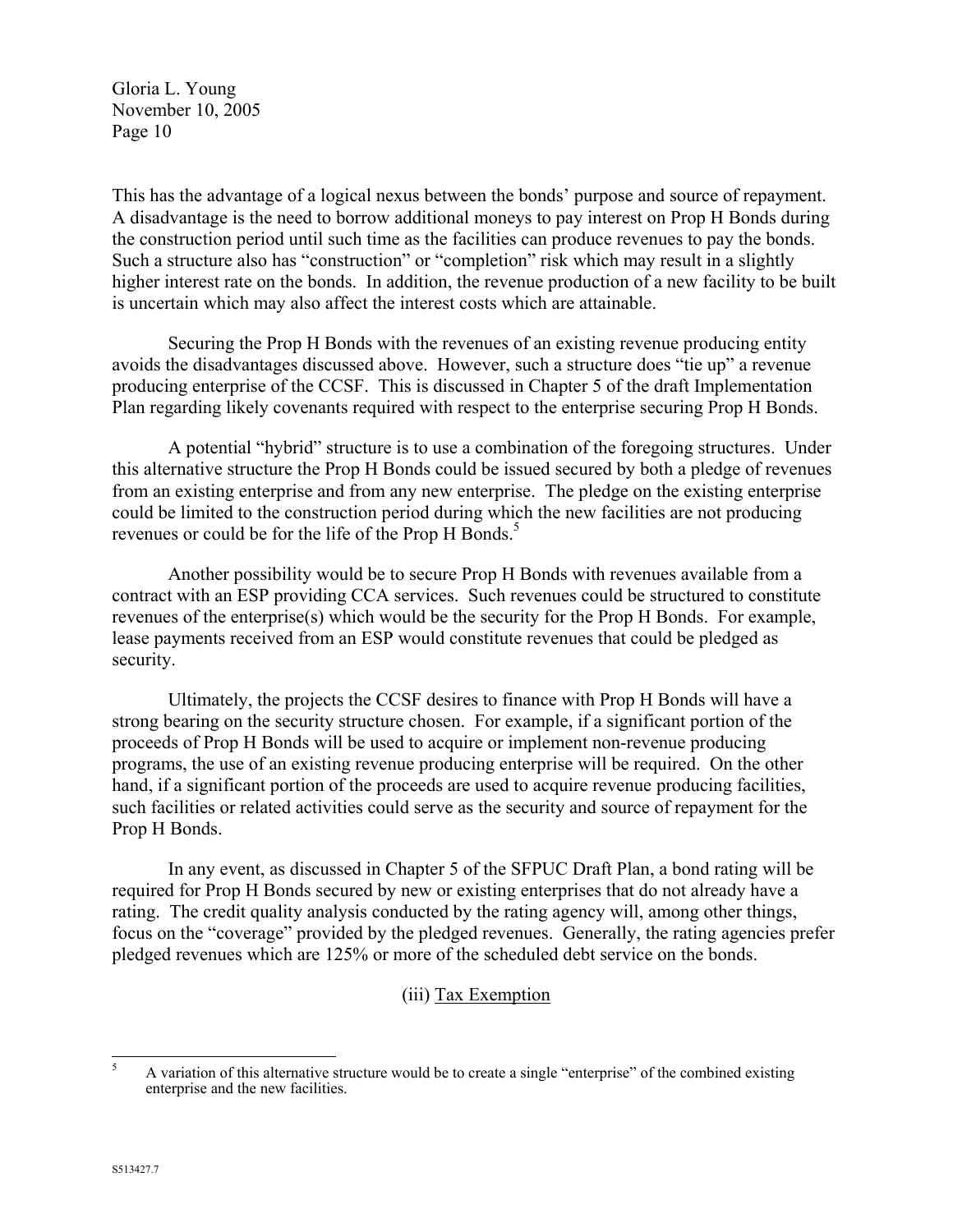CCSF has a wide degree of discretion regarding the use of Prop H Bond proceeds for renewable energy and conservation projects. However, the particular programs and users of facilities financed with the proceeds of Prop H Bonds will impact whether the interest on such bonds will be tax-exempt under the provisions of the Internal Revenue Code of 1986, as amended (the "Code").

In general, the "use" of facilities or items financed with the proceeds of Prop H Bonds by an entity other than a state or local government could result in such bonds constituting "private activity bonds." In that case, under Section 141 of the Code, the interest is not tax-exempt. Such use is often referred to as "private use". Private use is present where there is any type of privately held "legal entitlements" with respect to the financed facility. Nongovernmental ownership constitute private use as does long term contracts regarding the output to be produced by the facility. For example, a long term contract with a nongovernmental entity in which that entity agrees to purchase the energy output of a facility will generally constitute private use. In addition, contractual arrangements with nongovernmental entities regarding the operations and maintenance of a financed facility will constitute private use, unless such contractual arrangement is consistent with certain contract parameters approved by the Internal Revenue Service and described below.<sup>[6](#page-10-0)</sup> Last, it should be noted that loans of the proceeds of Prop H Bonds to a nongovernmental person or entity will generally cause the Prop H Bonds to fail to qualify for tax exemption.

A bond issue meets the Private Use Test if more than 10 percent of the proceeds of the issue are to be used for any private business use. A bond issue meets the Private payment Test if the payment of the Implementation Plan of, or the interest on, more than 10 percent of the proceeds of such issue is (under the terms of such issue or any underlying arrangement) directly or indirectly --

- A. secured by any interest in property used or to be used for a private business use, or payments in respect of such property, or
- B. to be derived from payments (whether or not to the issuer) in respect of property, or borrowed money, used or to be used for a private business use.

For purposes of these tests, the term "private business use" means use (directly or indirectly) in a trade or business carried on by any person other than a governmental unit. Use as a member of the general public shall not be taken into account.

A bond issue meets the Private Loan Test if the amount of the proceeds of the issue which are to be used (directly or indirectly) to make or finance loans to persons other than governmental units exceeds the lesser of X) 5 percent of such proceeds, or Y) \$5,000,000.

<span id="page-10-0"></span> $6$  Generally, bonds constitute private activity bonds if they meet either of the following tests:

A. Both the private business use test ("Private Use Test") AND the private security or payment test ("Private Payment Test" and together with the Private Use Test, the "Private Business Tests")); or

B. the private loan financing test "("Private Loan Test").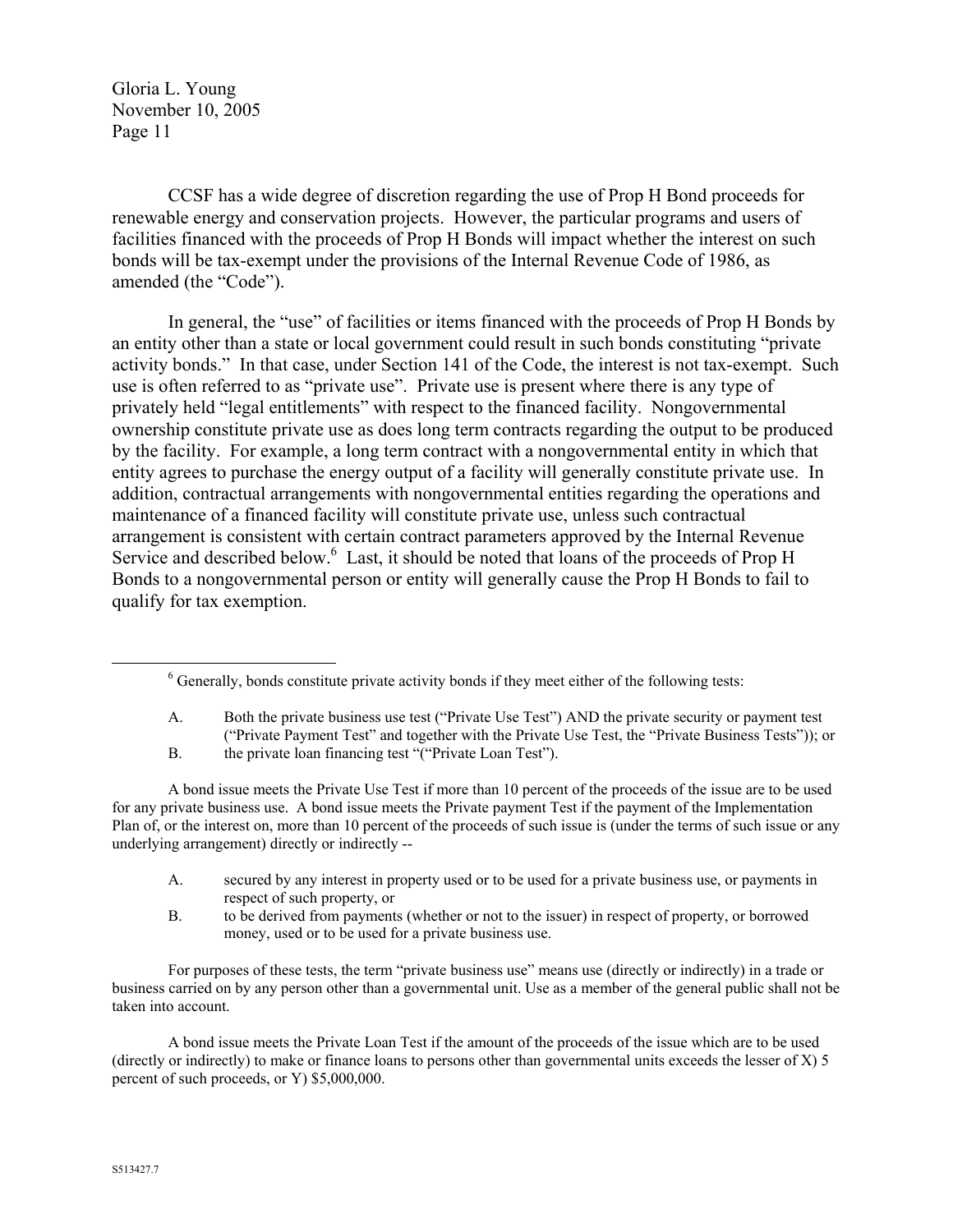Therefore, the facts regarding the ownership and operational structure of the financed facility will determine whether the bonds may be issued as taxable or tax-exempt. If CCSF (including SFPUC) owns and operates the facility, and if the power is delivered to customers of CCSF, then the facility will probably qualify for tax-exempt financing. It will also be possible to qualify for tax-exemption if CCSF contracts the management of that facility to a private party, provided the management contract requirements of Internal Revenue Service Revenue Procedure 97-13 (discussed below) are satisfied. On the other hand, if an ESP or other nongovernmental entity owns the financed facility or operates it pursuant to an arrangement that does not meet the requirements of Revenue Procedure 97-13. , it will probably not qualify for tax-exempt financing.

Prop H Bond proceeds can be used to fund energy conservation programs. However, to the extent such purpose is accomplished through a loan program wherein residential and business customers can make use of low interest loans in a CAA program to make energy conservation and efficiency improvements the loans of bond proceeds will cause the program to not qualify for tax exempt financing. Grants of bond proceeds could be made to individuals and businesses for conservation and other expenditures so long as an adequate project revenue stream is identified to secure and pay the bonds.

The fact that such Prop H Bonds are not tax-exempt does not in and of itself make such a program nonviable. Taxable rates on such Prop H Bonds could potentially still be substantially less that the rate of interest otherwise available on loans to residential and business customers. However, as pointed out in Chapter 5 of the Draft Implementation Plan there are other potential issues with such a program.

There are a number of ways Prop H Bonds could be used to finance renewable energy facilities. This can accomplished either in a structure wherein the CCSF (or other local government) undertakes acquisition, construction, ownership and management of the facilities or through structures wherein an energy service provides ("ESP") undertakes some or all of the activities. As noted, the tax-exempt status of Prop H Bonds varies depending on the structure.

Structures wherein an ESP takes on one or more of the roles present issues under the Private Business Tests discussed above. Any lease or other similar arrangement with an ESP would likely result in the Prop H Bonds being categorized as taxable "private activity bonds." Again, such a result would not prohibit the structure but rather would result in a higher cost for the program.

An alternative involving an ESP would be to utilize the management contract provisions under IRS Revenue Procedure 97-13 ("Rev Proc 97-13"). Rev Proc 97-13 describes safe harbor contractual arrangements that may be made with nongovernmental entities to provide management, operations or other services with respect to a tax-exempt bond financed facility. Pursuant and subject to the requirements of Rev Proc 97-13, CCSF could engage an ESP to manage and operate renewable energy facilities financed with Prop H Bonds without the ESP's involvement being in violation of the Private Business Tests discussed above. As discussed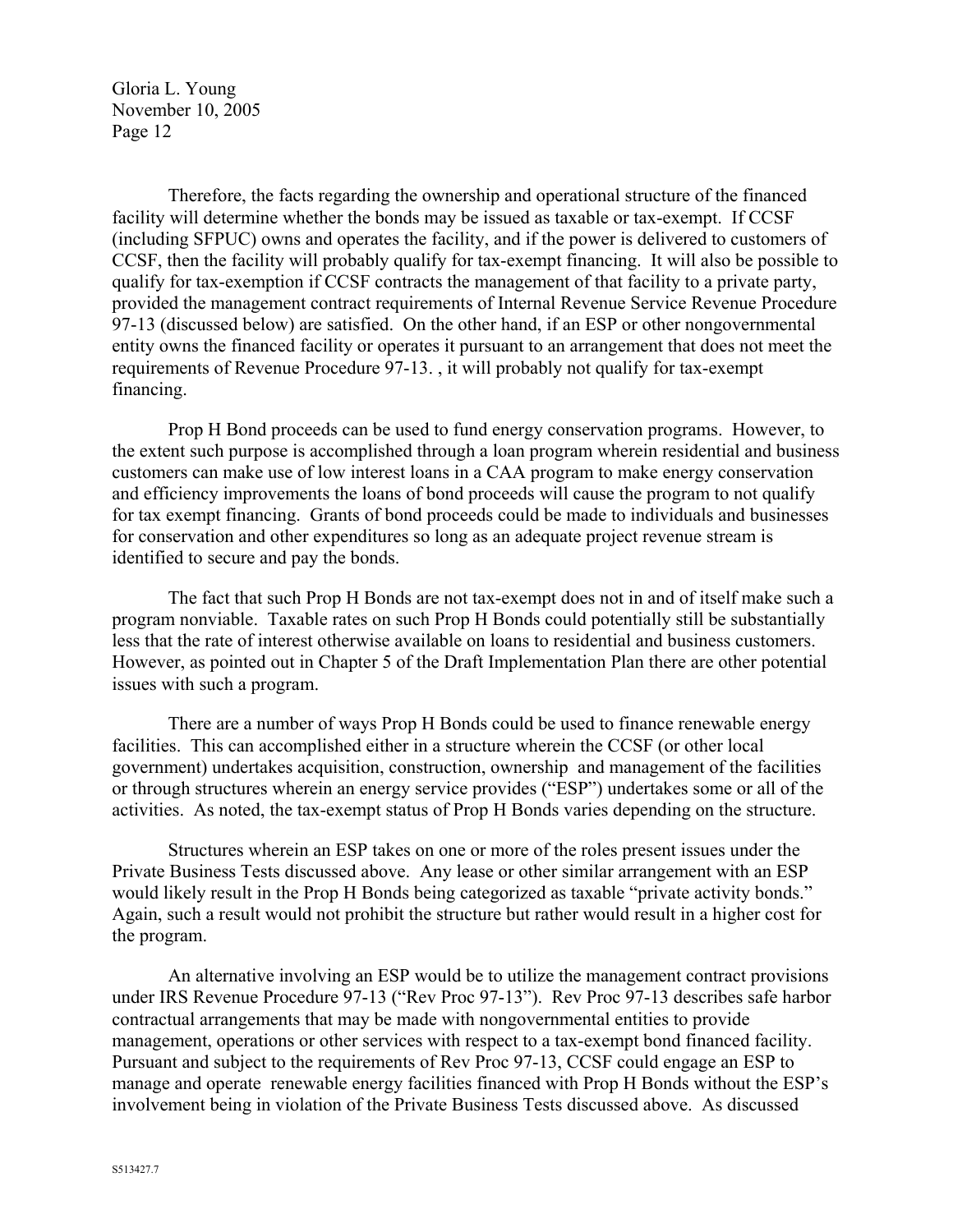below, Rev Proc 97-13 would permit a contract between CCSF and an ESP for managing and operating a renewable energy facility financed and owned by CCSF for as long as 20 years. Rev Proc 97-13 defines "management contract" as "a management, service or incentive payment contract between a governmental person and a service provider under which the service provider provides services involving all, a portion of, or any function of, a facility."

Rev Proc 97-13 focuses generally on the term of the contract and the manner and amount of compensation paid to the service provider. Generally, the more fixed in periodic amount the compensation paid to the service provider, the longer the permitted term of contract. Contracts pursuant to which the service provider's compensation is 80% fixed may be as long as 20 years in the case of service contracts relating to "public utility property". On the other hand, contracts pursuant to which the service provider's compensation is 50% fixed may not have a term in excess of five years.

"Public utility property" is defined as property used predominantly in the trade or business of the furnishing or sale of (i) water, sewage disposal services, electrical energy, (ii) gas or steam through a local distribution system, and (iii) certain telephone services and communication services.

Thus, for example, if the ESP is paid an annual fee equal to 8x and is also paid additional compensation in each year based on a variable component not in excess of 2x, then the contract can be for as long as twenty years. In addition, the ESP may be paid a one-time incentive award during the term of the contract, equal to a single, stated dollar amount, under which compensation automatically increases when a gross revenue or expense target, but not both, is reached. Further, a contract that satisfies the requirements of Rev Proc 97-13 may be renewed at the expiration of its term.

The full text of Rev Proc 97-13 is attached to this memorandum as Appendix A.

A variety of the foregoing structures involving Prop H Bonds could be used in tandem. For example, the CCSF could enter into am energy supply contract with an ESP which would not directly require the use of Prop H Bonds. The CCSF could then issue Prop H Bonds to construct renewable energy facilities to be owned by the CCSF. The CCSF could then enter into a management contract permitted under Rev Proc 97-13 to manage and operate the facilities. Such a structure would allow for the Prop H Bonds to be tax-exempt.

#### **Conclusion**

Our conclusions are set forth at pages 1 and 2, above. Please let us know if you have any questions or comments concerning this matter.

Sincerely,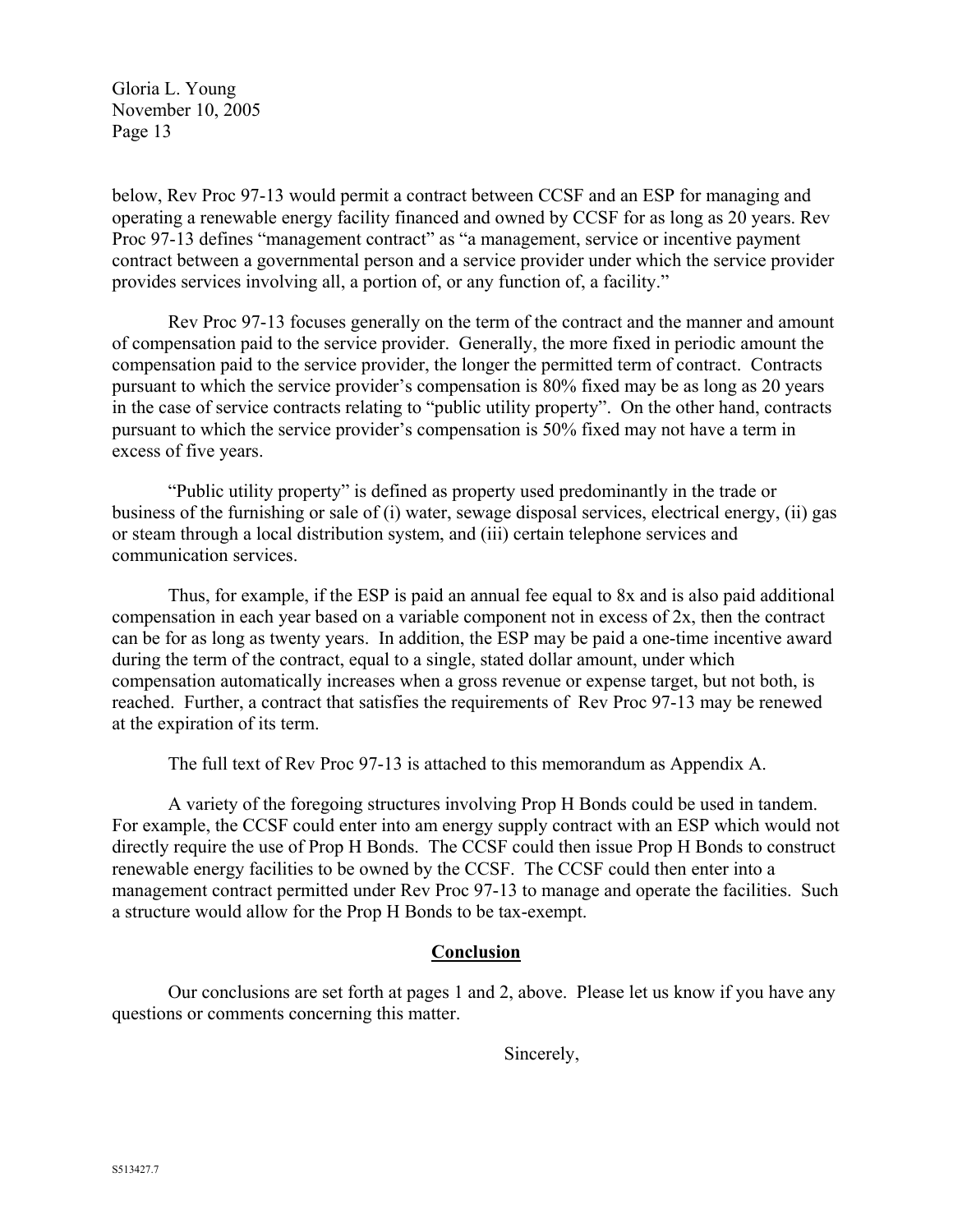Howard V. Golub

cc: Nancy Miller, Esq.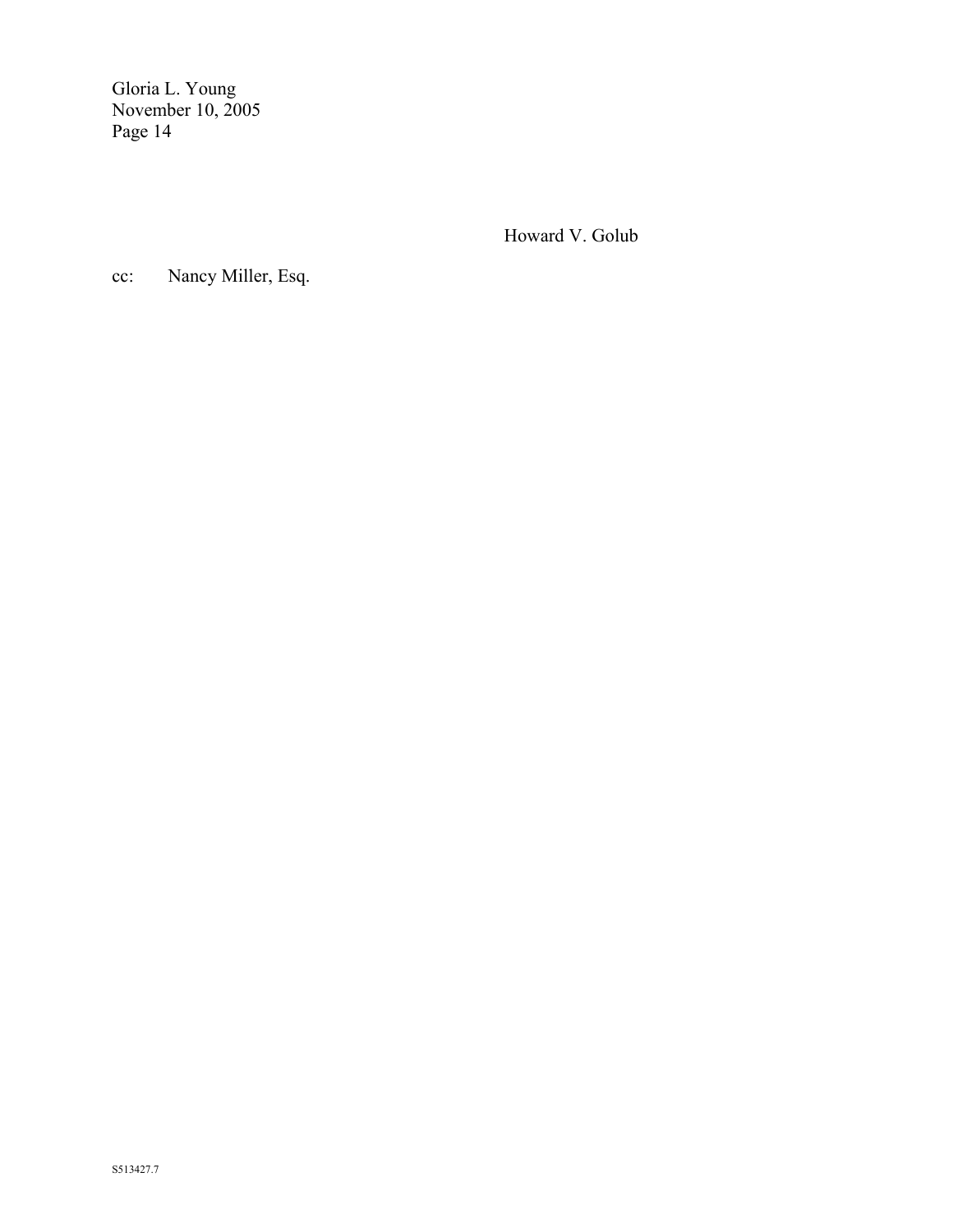## **Appendix A Rev Proc 97-13**

#### **Revenue Procedure 97-13, 1997-1 CB 632, January 10, 1997.**

#### *[Code Secs. 141 and 145]*

Private activity bonds**:** Private business use: Qualified 501(c)(3) bonds**:** municipal service contract. A revenue procedure sets forth the conditions under which management service contracts will not result in private business use under Code Sec. 141(b). The procedures also apply to determinations of whether a management service contract causes the test in Code Sec. 145(a)(2)(B) to be met for qualified Code Sec. 501(c)(3) bonds. Rev. Proc. 93-19 is obsoleted. BACK REFERENCES: ¶7707.033, 7707.60, 7830.01 and 44,360.10.

#### SECTION 1. PURPOSE

The purpose of this revenue procedure is to set forth conditions under which a management contract does not result in private business use under §141(b) of the Internal Revenue Code of 1986. This revenue procedure also applies to determinations of whether a management contract causes the test in  $\S 145(a)(2)(B)$  of the 1986 Code to be met for qualified 501(c)(3) bonds.

# SECTION 2. BACKGROUND

.01 *Private Business Use*.

(1) Under §103(a) of the 1986 Code , gross income does not include interest on any state or local bond. Under §103(b)(1) of the 1986 Code , however, §103(a) of the 1986 Code does not apply to a private activity bond, unless it is a qualified bond under §141(e) of the 1986 Code. Section 141(a)(1) of the 1986 Code defines "private activity bond" as any bond issued as part of an issue that meets both the private business use and the private security or payment tests. Under  $\S 141(b)(1)$  of the 1986 Code, an issue generally meets the private business use test if more than 10 percent of the proceeds of the issue are to be used for any private business use. Under  $\{141(b)(6)(A)$  of the 1986 Code, private business use means direct or indirect use in a trade or business carried on by any person other than a governmental unit. Section 145(a) of the 1986 Code also applies the private business use test of §141(b)(1) of the 1986 Code , with certain modifications.

(2) Corresponding provisions of the Internal Revenue Code of 1954 set forth the requirements for the exclusion from gross income of the interest on state or local bonds. For purposes of this revenue procedure, any reference to a 1986 Code provision includes a reference to the corresponding provision, if any, under the 1954 Code.

(3) Private business use can arise by owners Implementation Plan, actual or beneficial use of property pursuant to a lease, a management or incentive payment contract, or certain other arrangements. The Conference Report for the Tax Reform Act of 1986, provides as follows: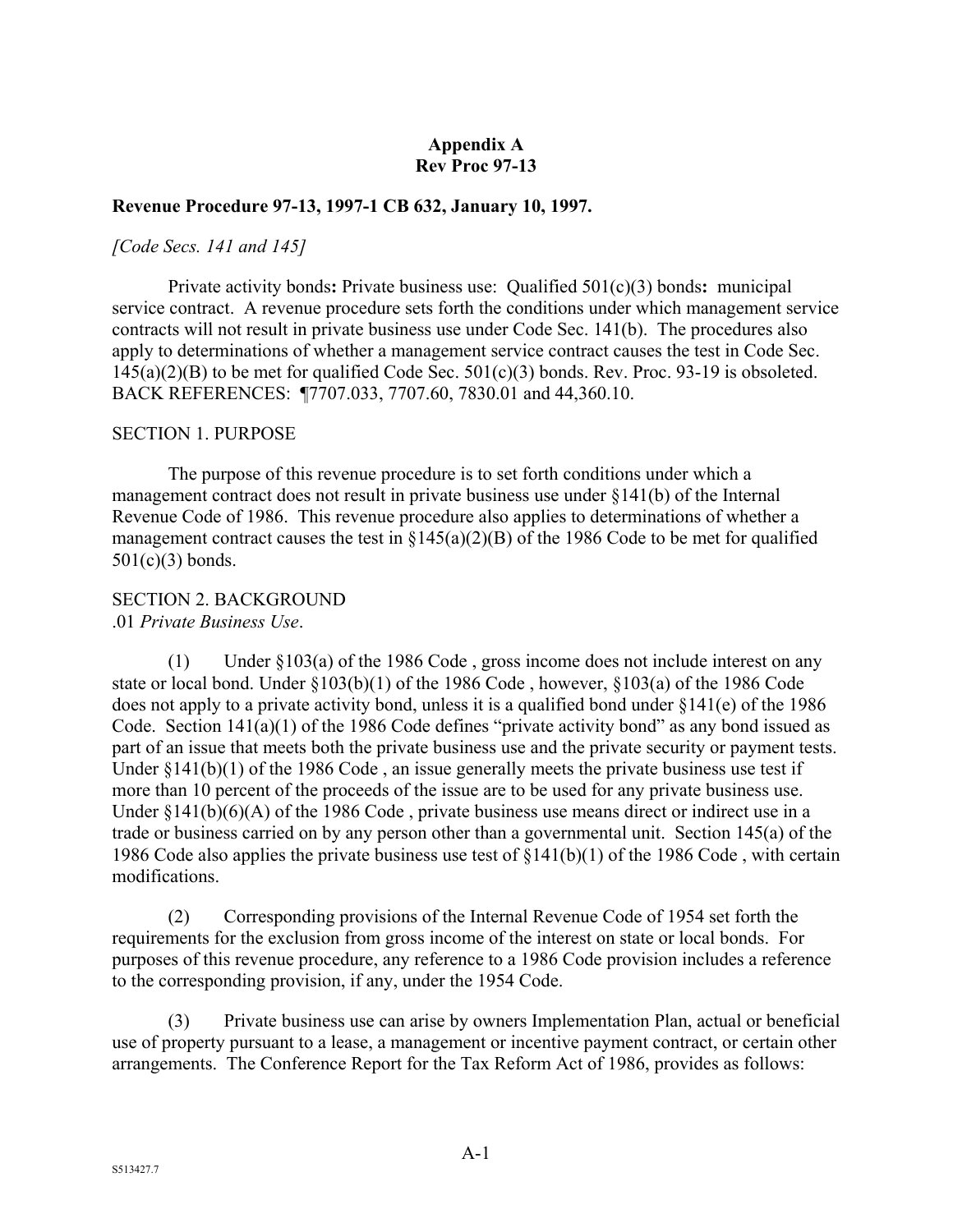The conference agreement generally retains the present-law rules under which use by persons other than governmental units is determined for purposes of the trade or business use test. Thus, as under present law, the use of bond-financed property is treated as a use of bond proceeds. As under present law, a person may be a user of bond proceeds and bond-financed property as a result of (1) owners Implementation Plan or (2) actual or beneficial use of property pursuant to a lease, a management or incentive payment contract, or (3) any other arrangement such as a take-or-pay or other output-type contract.

2 H.R. Conf. Rep. No. 841, 99th Cong., 2d Sess. II-687-688, (1986) 1986-3 (Vol. 4) C.B. 687-688 (footnote omitted).

(4) A management contract that gives a nongovernmental service provider an owners Implementation Plan or leasehold interest in financed property is not the only situation in which a contract may result in private business use.

(5) Section 1.141-3(b)(4)(i) of the Income Tax Regulations provides, in general, that a management contract (within the meaning of  $\S1.141-3(b)(4)(ii)$ ) with respect to financed property may result in private business use of that property, based on all the facts and circumstances.

(6) Section 1.141-3(b)(4)(i) provides that a management contract with respect to financed property generally results in private business use of that property if the contract provides for compensation for services rendered with compensation based, in whole or in part, on a share of net profits from the operation of the facility.

(7) Section 1.141-3(b)(4)(iii), in general, provides that certain arrangements generally are not treated as management contracts that may give rise to private business use. These are:

(a) Contracts for services that are solely incidental to the primary governmental function or functions of a financed facility (for example, contracts for janitorial, office equipment repair, hospital billing or similar services);

(b) The mere granting of admitting privileges by a hospital to a doctor, even if those privileges are conditioned on the provision of *de minimis* services, if those privileges are available to all qualified physicians in the area, consistent with the size and nature of its facilities;

(c) A contract to provide for the operation of a facility or system of facilities that consists predominantly of public utility property (as defined in §168(i)(10) of the 1986 Code), if the only compensation is the reimbursement of actual and direct expenses of the service provider and reasonable administrative overhead expenses of the service provider; and

(d) A contract to provide for services, if the only compensation is the reimbursement of the service provider for actual and direct expenses paid by the service provider to unrelated parties.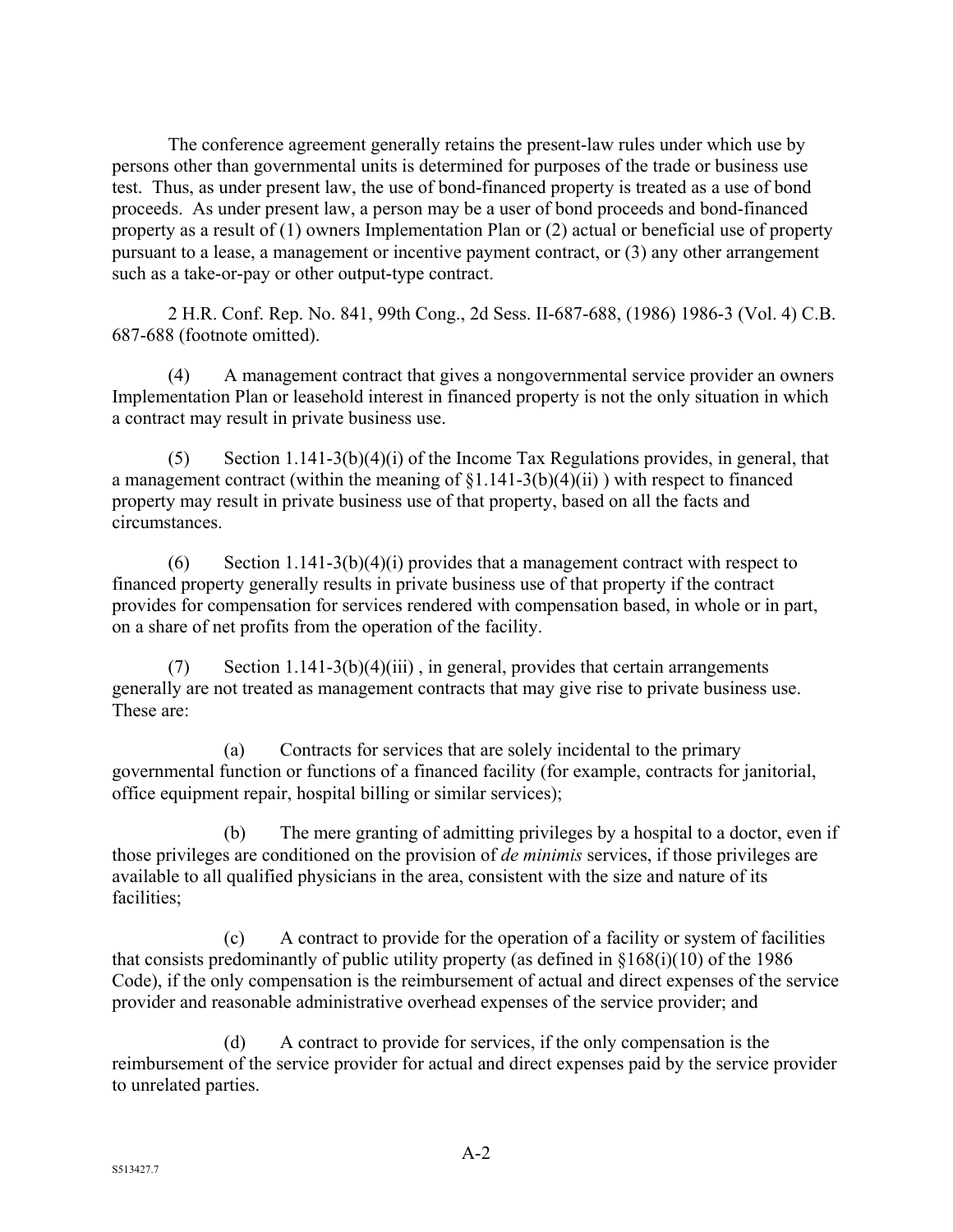(8) Section 1.145-2(a) provides generally that §§1.141-0 through 1.141-15 apply to §145(a) of the 1986 Code .

(9) Section 1.145-2(b)(1) provides that in applying  $\S$ §1.141-0 through 1.141-15 to  $§145(a)$  of the 1986 Code, references to governmental persons include section 501(c)(3) organizations with respect to their activities that do not constitute unrelated trades or businesses under §513(a) of the 1986 Code .

.02 *Existing Advance Ruling Guidelines*. Rev. Proc. 93-19 , 1993-1 C.B. 526, contains advance ruling guidelines for determining whether a management contract results in private business use under §141(b) of the 1986 Code .

## SECTION 3. DEFINITIONS

.01 *Adjusted gross revenues* means gross revenues of all or a portion of a facility, less allowances for bad debts and contractual and similar allowances.

.02 *Capitation fee* means a fixed periodic amount for each person for whom the service provider or the qualified user assumes the responsibility to provide all needed services for a specified period so long as the quantity and type of services actually provided to covered persons varies substantially. For example, a capitation fee includes a fixed dollar amount payable per month to a medical service provider for each member of a health maintenance organization plan for whom the provider agrees to provide all needed medical services for a specified period. A capitation fee may include a variable component of up to 20 percent of the total capitation fee designed to protect the service provider against risks such as catastrophic loss.

.03 *Management contract* means a management, service, or incentive payment contract between a qualified user and a service provider under which the service provider provides services involving all, a portion of, or any function of, a facility. For example, a contract for the provision of management services for an entire hospital, a contract for management services for a specific department of a hospital, and an incentive payment contract for physician services to patients of a hospital are each treated as a management contract. See  $\S$ [\stat{1.141-3(\text{b})(4)(\text{ii)} and 1.145-2.

.04 *Penalties* for terminating a contract include a limitation on the qualified user's right to compete with the service provider; a requirement that the qualified user purchase equipment, goods, or services from the service provider; and a requirement that the qualified user pay liquidated damages for cancellation of the contract. In contrast, a requirement effective on cancellation that the qualified user reimburse the service provider for ordinary and necessary expenses or a restriction on the qualified user against hiring key personnel of the service provider is generally not a contract termination penalty. Another contract between the service provider and the qualified user, such as a loan or guarantee by the service provider, is treated as creating a contract termination penalty if that contract contains terms that are not customary or arm'slength that could operate to prevent the qualified user from terminating the contract (for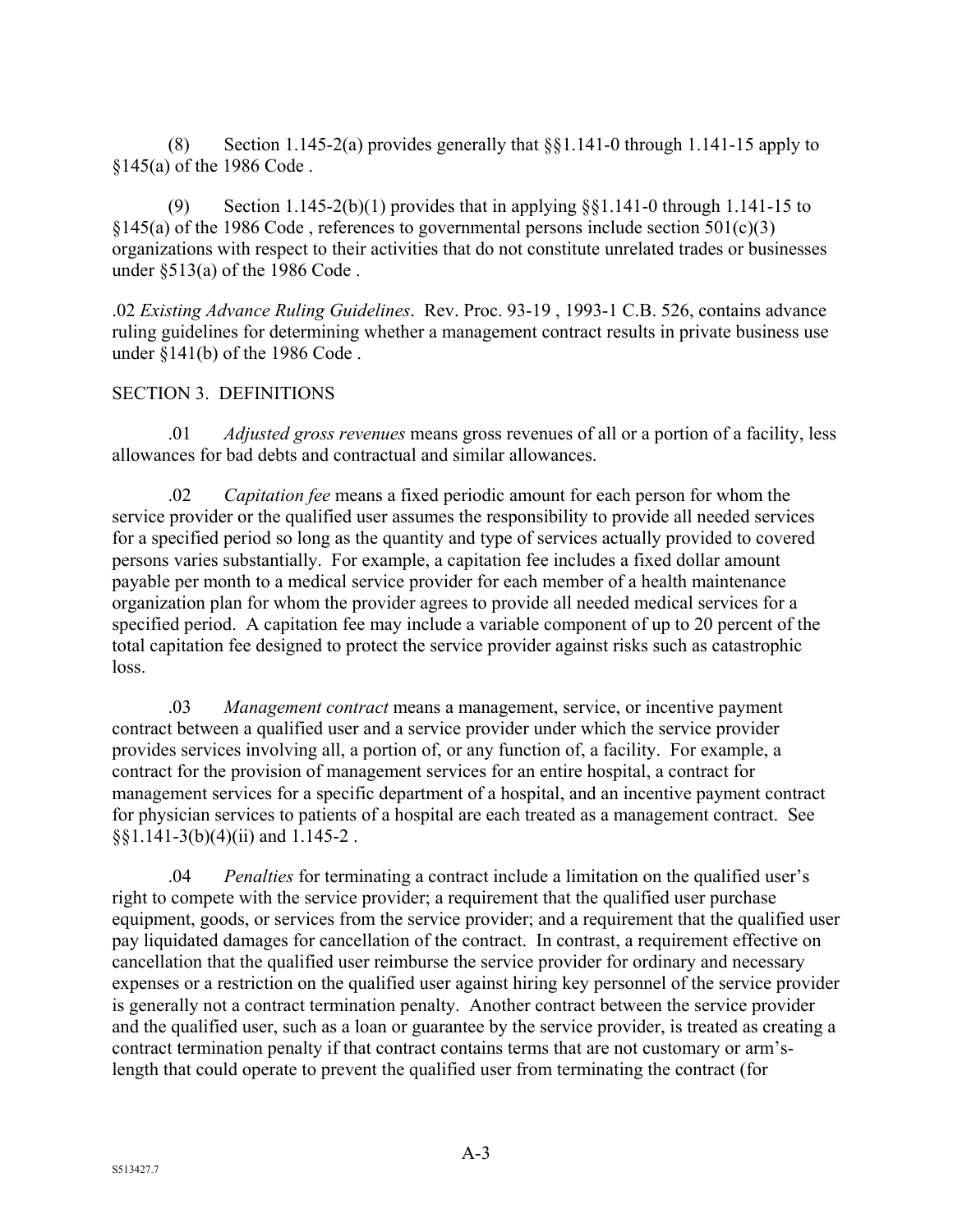example, provisions under which the contract terminates if the management contract is terminated or that place substantial restrictions on the selection of a substitute service provider).

.05 *Periodic fixed fee* means a stated dollar amount for services rendered for a specified period of time. For example, a stated dollar amount per month is a periodic fixed fee. The stated dollar amount may automatically increase according to a specified, objective, external standard that is not linked to the output or efficiency of a facility. For example, the Consumer Price Index and similar external indices that track increases in prices in an area or increases in revenues or costs in an industry are objective external standards. Capitation fees and per-unit fees are not periodic fixed fees.

.06 *Per-unit fee* means a fee based on a unit of service provided specified in the contract or otherwise specifically determined by an independent third party, such as the administrator of the Medicare program, or the qualified user. For example, a stated dollar amount for each specified medical procedure performed, car parked, or passenger mile is a perunit fee. Separate billing arrangements between physicians and hospitals generally are treated as per-unit fee arrangements.

.07 *Qualified user* means any state or local governmental unit as defined in §1.103-1 or any instrumentality thereof. The term also includes a section  $501(c)(3)$  organization if the financed property is not used in an unrelated trade or business under §513(a) of the 1986 Code . The term does not include the United States or any agency or instrumentality thereof.

.08 *Renewal option* means a provision under which the service provider has a legally enforceable right to renew the contract. Thus, for example, a provision under which a contract is automatically renewed for one-year periods absent cancellation by either party is not a renewal option (even if it is expected to be renewed).

.09 *Service provider* means any person other than a qualified user that provides services under a contract to, or for the benefit of, a qualified user.

# SECTION 4. SCOPE

This revenue procedure applies when, under a management contract, a service provider provides management or other services involving property financed with proceeds of an issue of state or local bonds subject to  $\S 141$  or  $\S 145(a)(2)(B)$  of the 1986 Code.

# SECTION 5. OPERATING GUIDELINES FOR MANAGEMENT CONTRACTS

.01 *In general*. If the requirements of section 5 of this revenue procedure are satisfied, the management contract does not itself result in private business use. In addition, the use of financed property, pursuant to a management contract meeting the requirements of section 5 of this revenue procedure, is not private business use if that use is functionally related and subordinate to that management contract and that use is not, in substance, a separate contractual agreement (for example, a separate lease of a portion of the financed property). Thus, for example, exclusive use of storage areas by the manager for equipment that is necessary for it to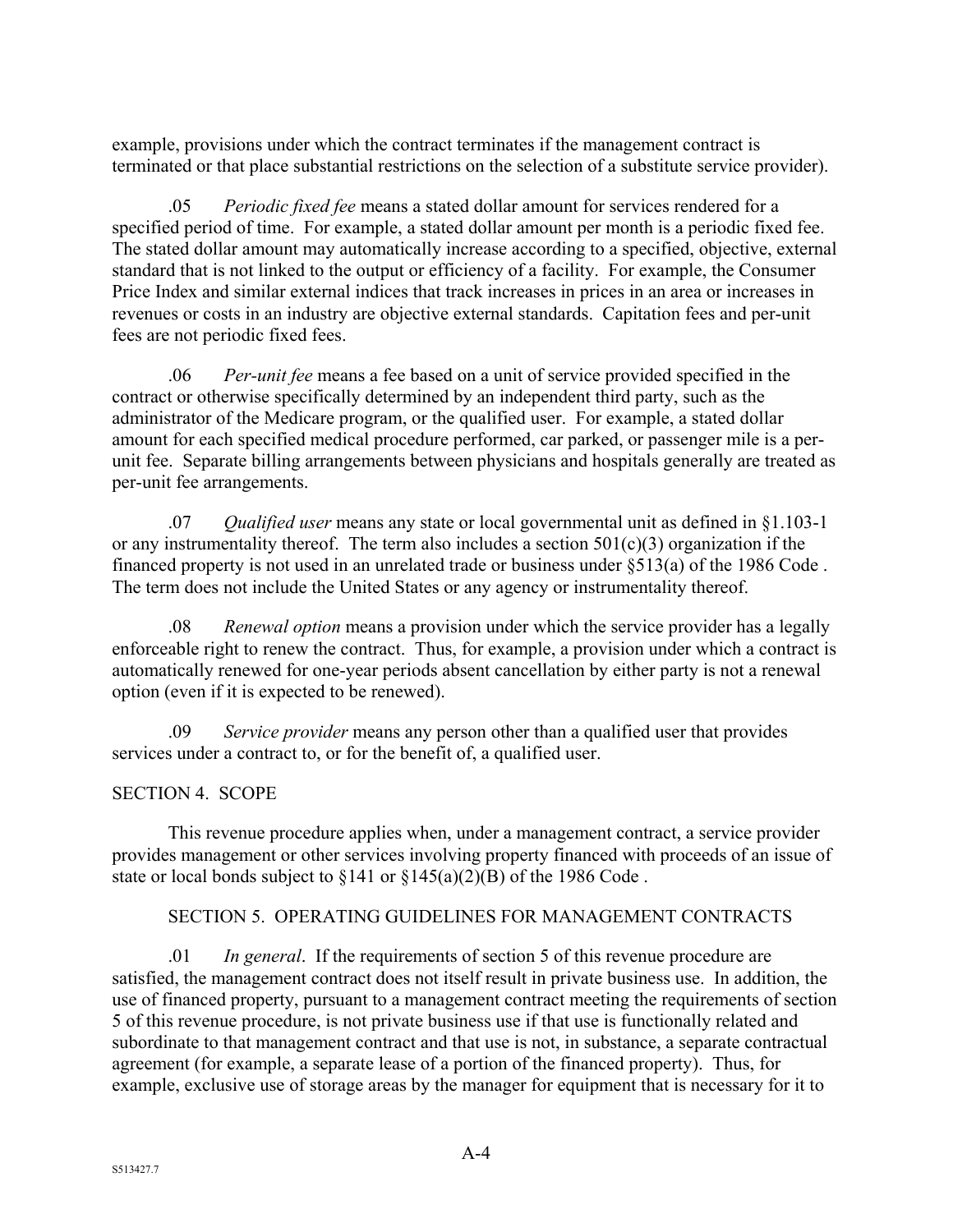perform activities required under a management contract that meets the requirements of section 5 of this revenue procedure, is not private business use.

.02 *General compensation requirements*.

(1) *In general*. The contract must provide for reasonable compensation for services rendered with no compensation based, in whole or in part, on a share of net profits from the operation of the facility. Reimbursement of the service provider for actual and direct expenses paid by the service provider to unrelated parties is not by itself treated as compensation.

(2) *Arrangements that generally are not treated as net profits arrangements*. For purposes of §1.141-3(b)(4)(i) and this revenue procedure, compensation based on:

(a) A percentage of gross revenues (or adjusted gross revenues) of a facility or a percentage of expenses from a facility, but not both;

- (b) A capitation fee; or
- (c) A per-unit fee

is generally not considered to be based on a share of net profits.

(3) *Productivity reward*. For purposes of §1.141-3(b)(4)(i) and this revenue procedure, a productivity reward equal to a stated dollar amount based on increases or decreases in gross revenues (or adjusted gross revenues), or reductions in total expenses (but not both increases in gross revenues (or adjusted gross revenues) and reductions in total expenses) in any annual period during the term of the contract, generally does not cause the compensation to be based on a share of net profits.

(4) *Revision of compensation arrangements*. In general, if the compensation arrangements of a management contract are materially revised, the requirements for compensation arrangements under section 5 of this revenue procedure are retested as of the date of the material revision, and the management contract is treated as one that was newly entered into as of the date of the material revision.

.03 *Permissible Arrangements*. The management contract must be described in

(1) *95 percent periodic fixed fee arrangements*. At least 95 percent of the compensation for services for each annual period during the term of the contract is based on a periodic fixed fee. The term of the contract, including all renewal options, must not exceed the lesser of 80 percent of the reasonably expected useful life of the financed property and 15 years. For purposes of this section 5.03(1) , a fee does not fail to qualify as a periodic fixed fee as a result of a one-time incentive award during the term of the contract under which compensation automatically increases when a gross revenue or expense target (but not both) is reached if that award is equal to a single, stated dollar amount.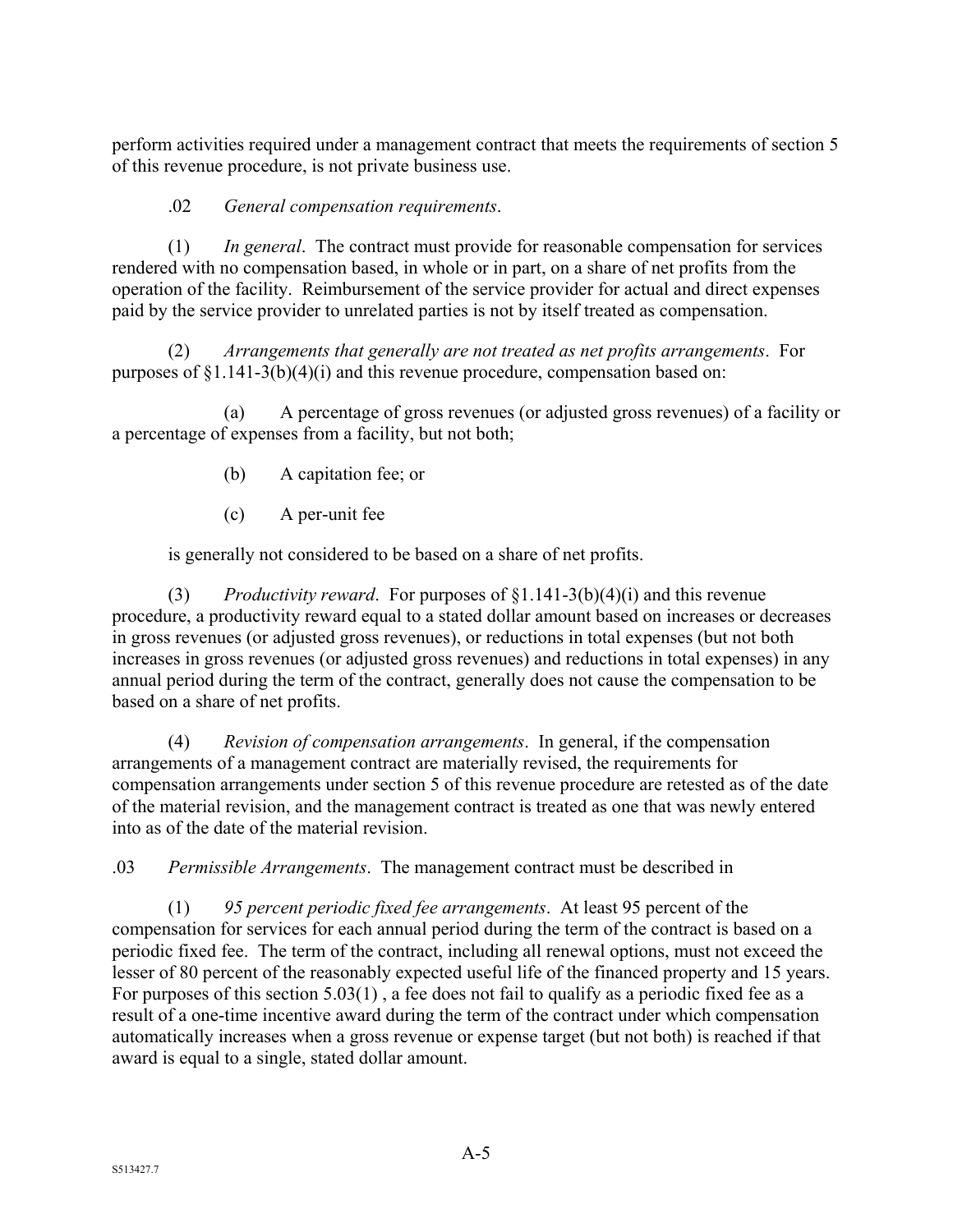(2) *80 percent periodic fixed fee arrangements*. At least 80 percent of the compensation for services for each annual period during the term of the contract is based on a periodic fixed fee. The term of the contract, including all renewal options, must not exceed the lesser of 80 percent of the reasonably expected useful life of the financed property and 10 years. For purposes of this section 5.03(2) , a fee does not fail to qualify as a periodic fixed fee as a result of a one-time incentive award during the term of the contract under which compensation automatically increases when a gross revenue or expense target (but not both) is reached if that award is equal to a single, stated dollar amount.

(3) *Special rule for public utility property*. If all of the financed property subject to the contract is a facility or system of facilities consisting of predominantly public utility property (as defined in  $$168(i)(10)$  of the 1986 Code), then "20 years" is substituted--

- (a) For "15 years" in applying section 5.03(1) of this revenue procedure; and
- (b) For "10 years" in applying section 5.03(2) of this revenue procedure.

(4) *50 percent periodic fixed fee arrangements*. Either at least 50 percent of the compensation for services for each annual period during the term of the contract is based on a periodic fixed fee or all of the compensation for services is based on a capitation fee or a combination of a capitation fee and a periodic fixed fee. The term of the contract, including all renewal options, must not exceed 5 years. The contract must be terminable by the qualified user on reasonable notice, without penalty or cause, at the end of the third year of the contract term.

(5) *Per-unit fee arrangements in certain 3-year contracts*. All of the compensation for services is based on a per-unit fee or a combination of a per-unit fee and a periodic fixed fee. The term of the contract, including all renewal options, must not exceed 3 years. The contract must be terminable by the qualified user on reasonable notice, without penalty or cause, at the end of the second year of the contract term.

(6) *Percentage of revenue or expense fee arrangements in certain 2-year contracts*. All the compensation for services is based on a percentage of fees charged or a combination of a per-unit fee and a percentage of revenue or expense fee. During the start-up period, however, compensation may be based on a percentage of either gross revenues, adjusted gross revenues, or expenses of a facility. The term of the contract, including renewal options, must not exceed 2 years. The contract must be terminable by the qualified user on reasonable notice, without penalty or cause, at the end of the first year of the contract term. This section 5.03(6) applies only to:

(a) Contracts under which the service provider primarily provides services to third parties (for example, radiology services to patients); and

(b) Management contracts involving a facility during an initial start-up period for which there have been insufficient operations to establish a reasonable estimate of the amount of the annual gross revenues and expenses (for example, a contract for general management services for the first year of operations).